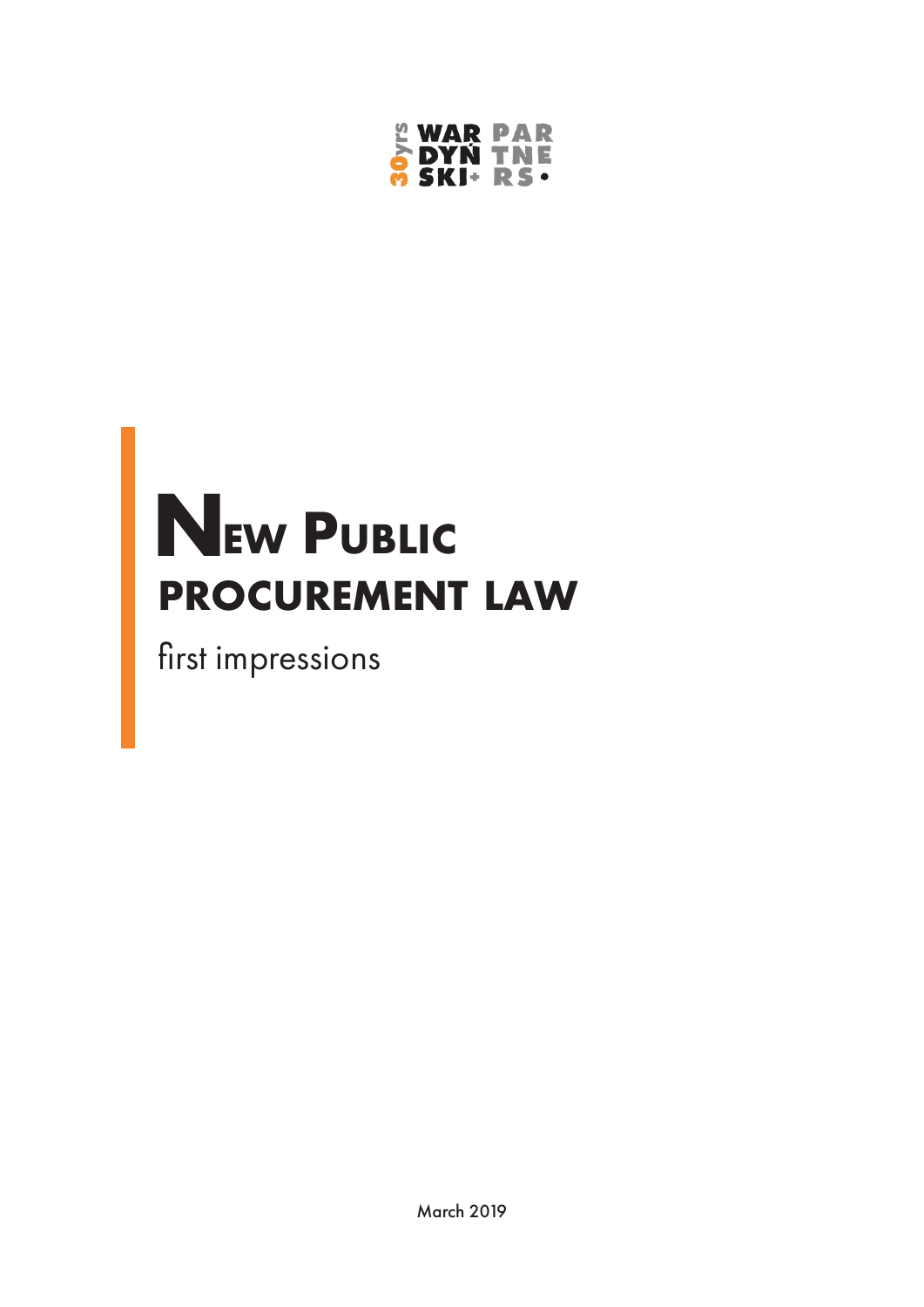# **Contents**

| New Public Procurement Law: The draft has arrived<br>Anna Prigan                                                 | 3  |
|------------------------------------------------------------------------------------------------------------------|----|
| New PPL: Is everything in line with EU law?<br>Mirella Lechna                                                    | 5  |
| <b>Forced conciliation</b><br>Dr Marcin Lemkowski                                                                | 11 |
| New "basic procedure" for contracts below EU thresholds<br>Serom Kim                                             | 14 |
| Grounds for exclusion in the proposed new Public Procurement<br>Law: Closer to the directive<br>Katarzyna Śliwak | 17 |
| Bid bonds in 2020: same problems, same sanctions<br>Anna Prigan                                                  | 21 |
| A revolution in the required content of public contracts<br>Hanna Drynkorn                                       | 25 |
| Data protection and public procurement<br>Joanna Krakowiak                                                       | 30 |
| <b>Public Procurement practice</b>                                                                               | 32 |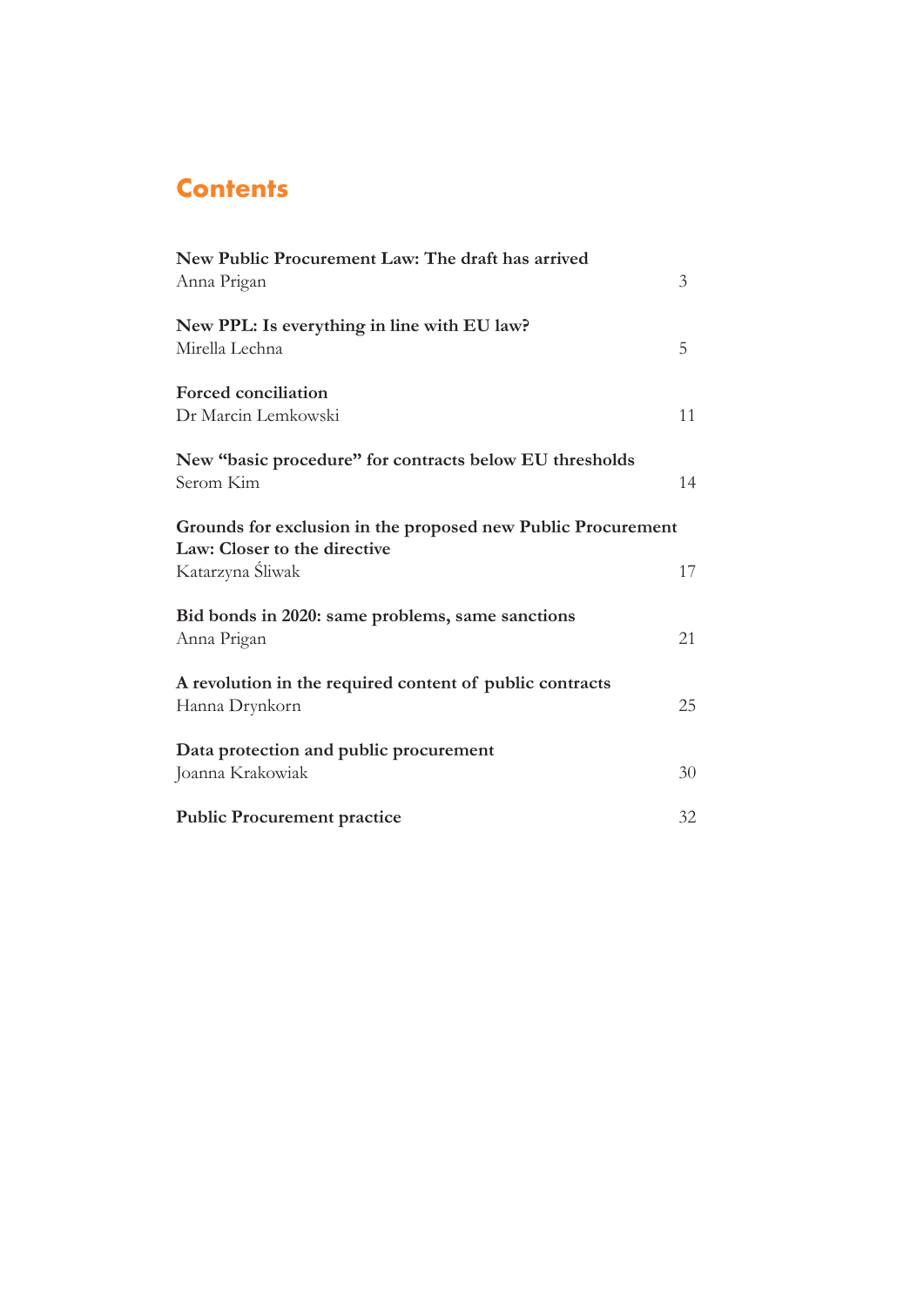# <span id="page-2-0"></span>**New Public Procurement Law: The draft has arrived**

Anna Prigan

## On 24 January 2019, the Ministry of Entrepreneurship and Technology presented a draft of the new Public Procurement Law. The extensive new law is intended to simplify and streamline regulations so public procurement becomes more efficient and user-friendly.

The Public Procurement Law currently in force has been amended dozens of times. Several of these amendments were very extensive and of crucial importance, as they were the means to implement EU directives into the Polish legal order. Most of the ad hoc changes to the law adjusted the law to the needs of the changing legal and economic situation, which, unfortunately, resulted in growing incoherence of the entire law.

Finally, the Public Procurement Law had become illegible for an average market participant and contained so many patches that it had to be rewritten. The draft of the new Public Procurement Law responds to this need. It takes into account the Classic Directive (2014/24/EU), the Utilities Directive (2014/25/EU), the Defence Directive (2009/81/EC), as well as the appeal directives.

Statistical data show the importance of this regulation. The proponents of the new law point out that in many sectors, one in four businesses generate more than half of their revenue from public procurement, and for one in ten businesses it represents 75% of their revenue. Therefore, appropriately targeted and managed public procurement can be an important growth factor for companies. In principle, an effective and clear procedure can promote economic and development objectives, as well as social policy and the labour market. It can support the economy of the state and businesses operating in the country.

The draft of the new Public Procurement Law is much broader than the current law. Although many institutions would remain unchanged, the provisions governing them are extended and regrouped. The main aim of the drafters was to achieve readability, which they tried to attain by minimising the number of cross-references, so that the shape of the regulation could be easily understood. Unfortunately, it seems that this way, in some cases to the detriment of the act, the conciseness of provisions which could have been interpreted in accordance with the spirit of the law has been lost.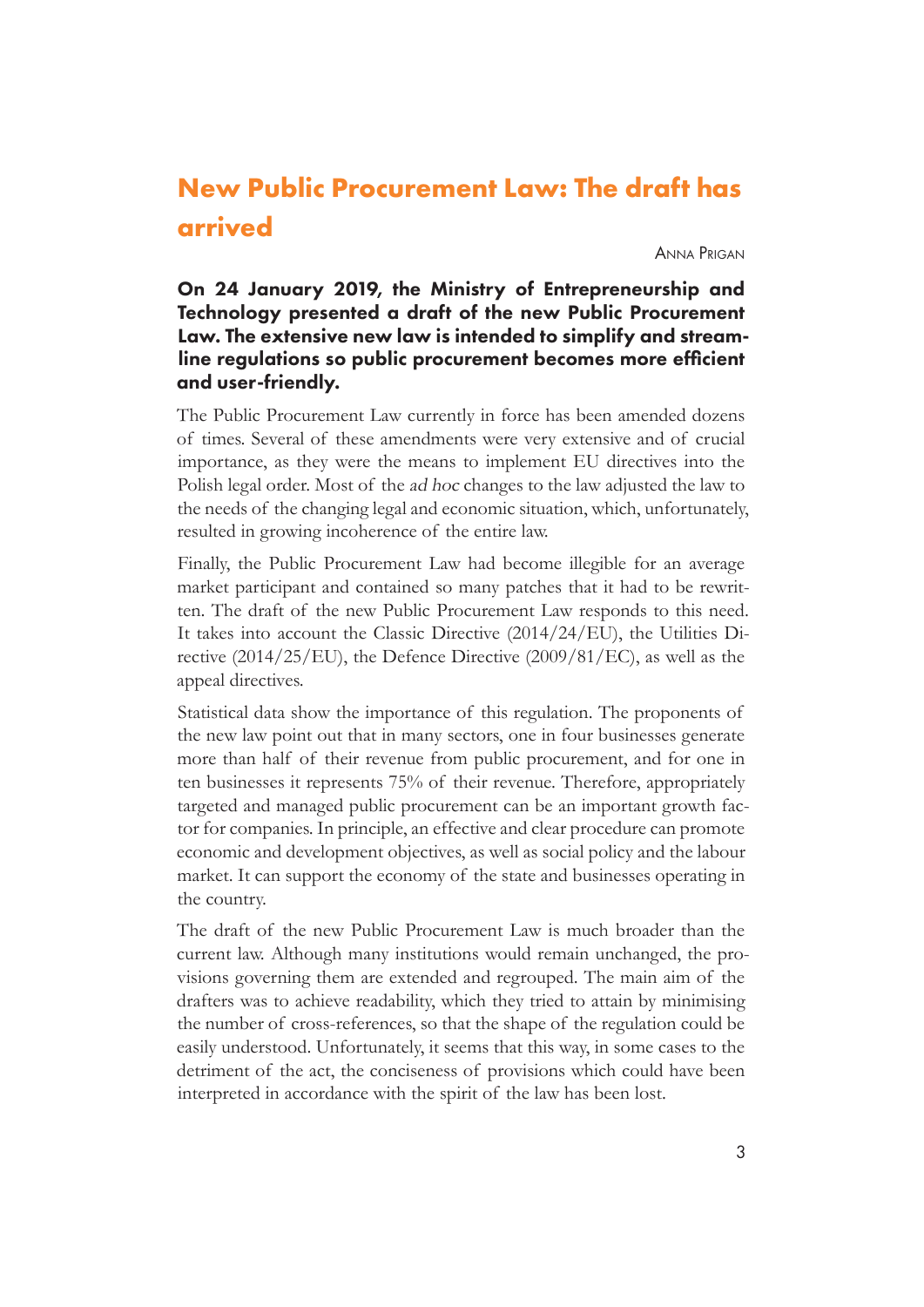The proponents attach greater importance to the stage of planning and preparation of tender proceedings. On the other hand, the draft contains simplifications with regards to the subjective qualification of contractors: it will be easier to take part in procedures, and that should be reflected in the number of bids received.

The proposal also introduces some new procedural features. Some are fundamental, such as the basic procedure. All contracts below the EU thresholds are treated in blocks, i.e. as generally subject to a single selection procedure. The new procedure applicable to them is called the "basic procedure," and provides for three different forms allowing the procedure to be adapted to the nature of the contract. The basic mode is intended to initiate greater dialogue between the contracting authority and contractors.

A new conciliation procedure is also a complete novelty—a new approach for out-of-court settlement of disputes relating to the performance of public procurement contracts. The Public Procurement Court is another new institution: a specialised department of the Warsaw District Court which will handle all complaints against rulings by the National Appeal Chamber (KIO). This will certainly improve the quality of the case law, although it will also cause inconvenience for parties operating far from Warsaw.

Art. 470 lays down an obligation for the contracting authority and the contractor selected in the procedure to cooperate with a view to proper performance of the contract. The existence of such an obligation cannot be denied under the current Public Procurement Law, as it is derived from the Civil Code rules on performance of contractual obligations, which, after all, the new law does not exclude. The justification of the draft states that articulation of the principle of cooperation is designed to achieve the purpose of the procedure, which is the proper performance of the resulting contract. It is certainly to be welcomed that the drafters noticed the phenomenon of excessive one-sidedness of contracts. The aspiration to reduce the disproportion between the parties is also expressed in the ban on framing the provisions of contracts in gross disproportion and in the introduction of regulations enabling escalation of prices in long-term contracts for construction works or services. More flexibility has also been introduced in innovation procedures: a lack of joint and several liability between contractors in such projects can attract innovation to the public sector.

Unfortunately, the draft lacks provisions addressing problems with digital procurement already known to market participants. It is already clear what practical problems require regulation and how ad hoc decisions may negatively impact the market in this respect. Perhaps the position of the president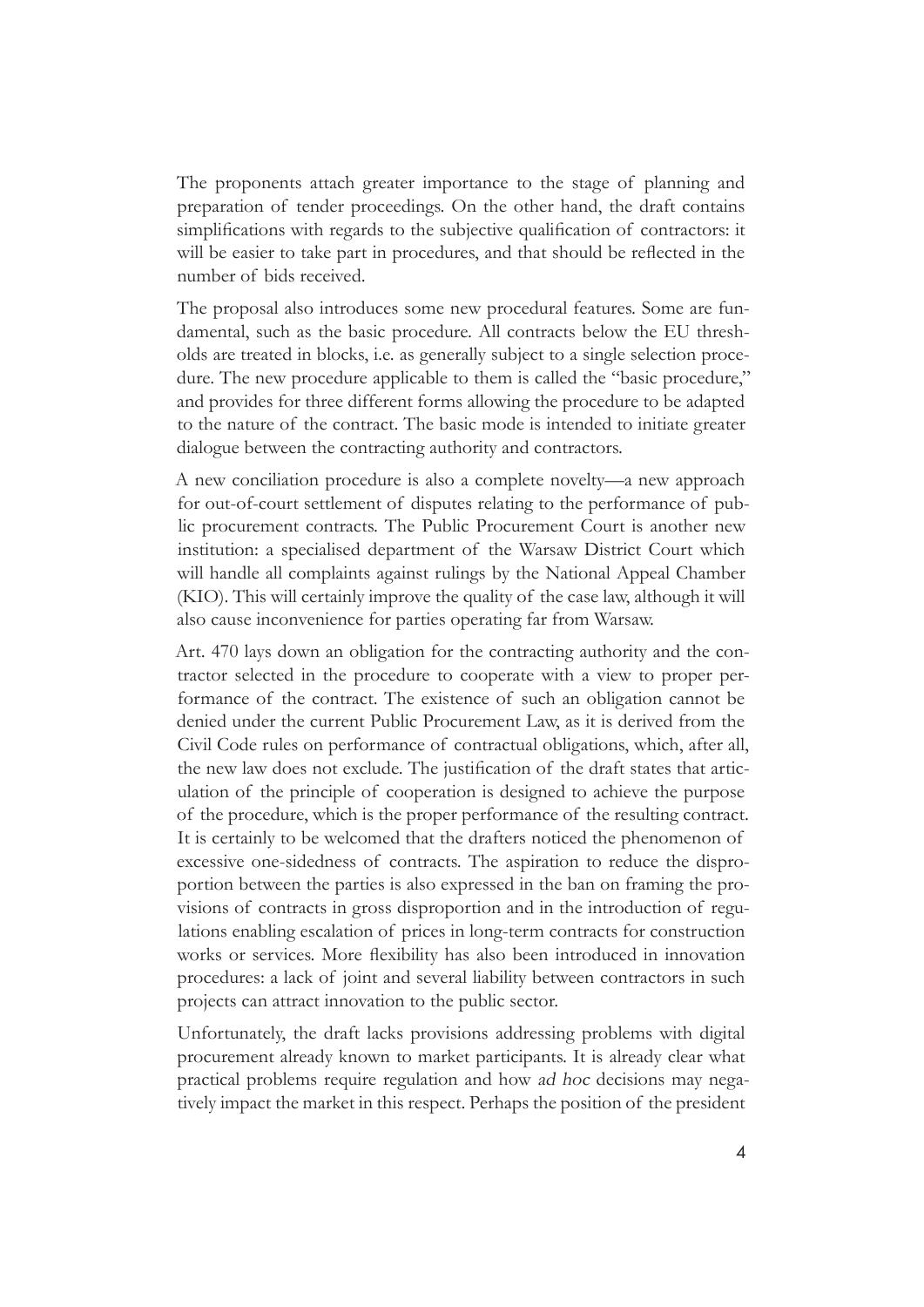<span id="page-4-0"></span>of the Public Procurement Office, strengthened by new regulations, will enable the promotion of good practice furthering the purpose of digitalisation in procurement, which includes the efficiency of proceedings.

The bill now awaits an intense, quite short, consultation stage. It is planned that the new law will come into force at the beginning of 2020 and be adopted in autumn 2019 at the latest. Whether the new regulation meets the hopes placed in it remains to be seen. However, it is already known that some provisions will require fine-tuning at the draft stage. We write about them in other articles in today's edition.

*Anna Prigan, attorney-at-law, Infrastructure, Transport, Public Procurement & PPP practice, Wardyński & Partners*

## **New PPL: Is everything in line with EU law?**

Mirella Lechna

The explanatory memorandum for the draft of the new Public Procurement Law indicates the need to increase the transparency and coherence of national regulations, recognising that the EU's procurement directives have already been implemented in the Polish legal system. However, the effect of the "small amendment" of 2016 has been unsatisfactory from the very beginning. Hence, the draft contains a number of new solutions justified by the need to reflect the regulations of the procurement directives in the Polish act.

#### **Shortlisting of contractors finally in accordance with EU law**

The issue of relying on the potential of a third party for the purpose of assessing a contractor's ability to execute the contract at the stage of the selection criteria has been questionable on the Polish public procurement market for several years now. And not only on the part of the participants in the procurement, as the Parliament itself cannot decide how to understand the provisions of the Classic Directive (2014/24/EU) in this matter.

In particular, the most recent amendment to the Public Procurement Law, in 2016, offered a chance to improve the Polish act, but revealed a lack of understanding of the institution of combining potentials introduced at the EU level. During the legislative work on that amendment, the right of contractors to use the potential of a third party also for the purpose of meeting the selection criteria in Art. 22a(1) PPL was initially confirmed, after which this possibility was removed from the draft. However, Art. 25a(3) PPL, indi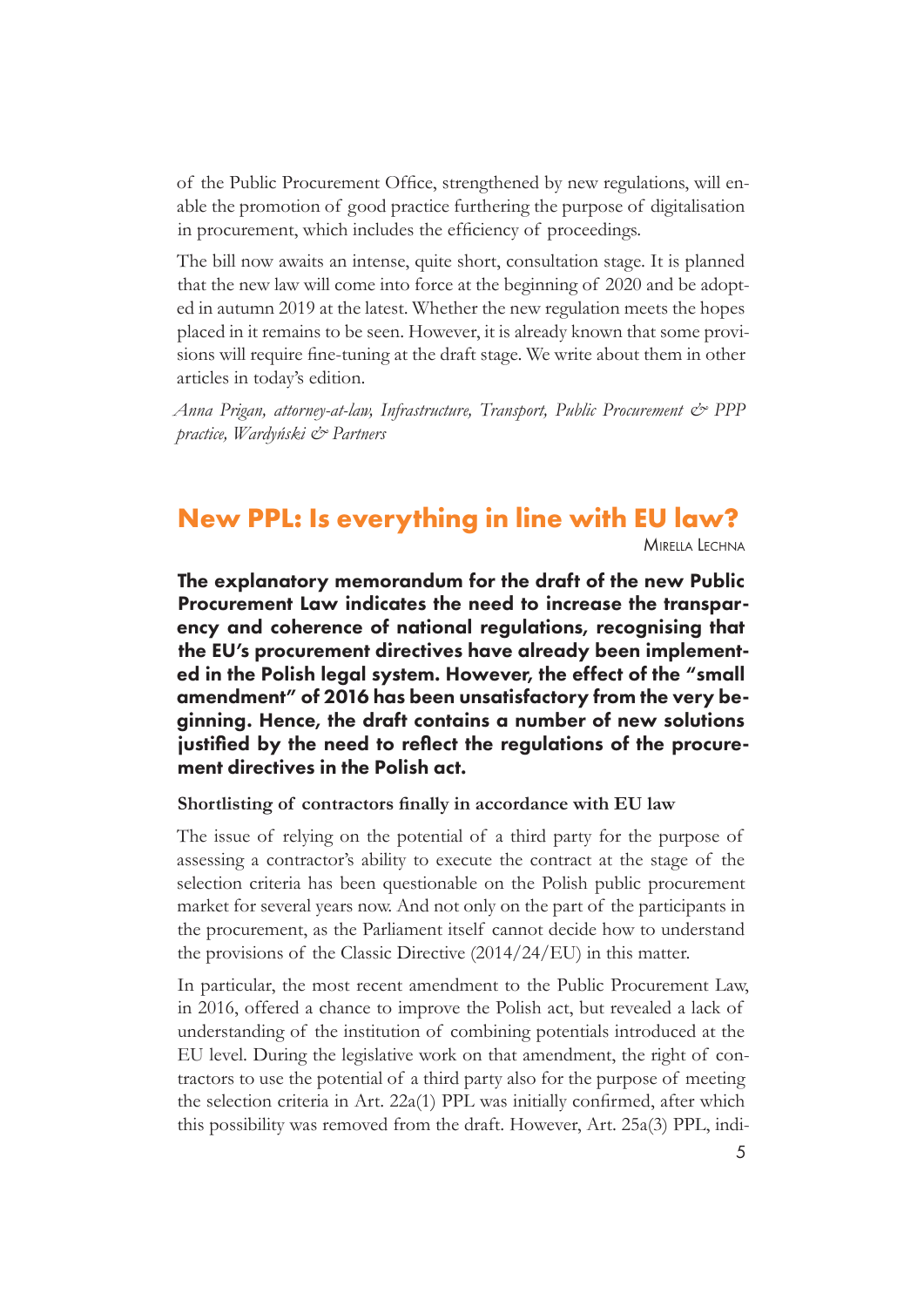cating which documents of entities on whose resources the contractor relies should be submitted during the proceedings, was inconsistently left intact. The scope of reference to these resources was defined as "fulfilment of the conditions for participation in the procedure or fulfilment of the selection criteria." This solution was in force until December 2016.

However, the idea of introducing into the Polish act permission to rely on the potential of a third party for the needs of the shortlist was criticised in the public discussion. It was accused of broadening, beyond the provisions of the directive, the purpose for which a contractor would be able to rely on the resources of another entity during the proceedings.

In the current draft of the new Public Procurement Law, Art. 132 (also 133 and others) repeats the rule that the contractor may rely on technical or professional abilities, or the financial or economic situation of entities providing access to resources, not only to confirm that the conditions for participation in the procedure are met, but also for the selection criteria. Will this provision survive this time?

In one sentence only, the drafters explain the introduction of Art. 132, saying that it makes the regulation more understandable in this respect. At the concept stage of the new Public Procurement Law, this was justified by the wording of the European Single Procurement Document, which provides for the possibility of fulfilling the selection criteria with the use of available potential.

However, it may turn out that the justification limited to a reference to the ESPD regulation will again be reconciled with the literal interpretation of the Classic Directive, which is established in Poland, that fulfilment of the selection criteria must be demonstrated solely on the basis of the contractor's own abilities.

But according to the Court of Justice of the European Union, the contractor's right to rely on the potential of a third party to demonstrate the ability to perform the contract cannot be limited solely to the qualification stage, but should also cover the selection stage (Apelski, C-324/14). Since the aim of the regulation on the use of the potential of a third party is to open up public procurement to the widest possible competition, the right to rely on the potential of other entities is vested in each contractor and cannot be interpreted as existing only in exceptional cases. In addition, it was decided that an entity following this route could not be treated less favourably in its bid than a contractor not using external resources.

Therefore, we should assess positively the proponents' final willingness to implement these principles in the Public Procurement Law, even though the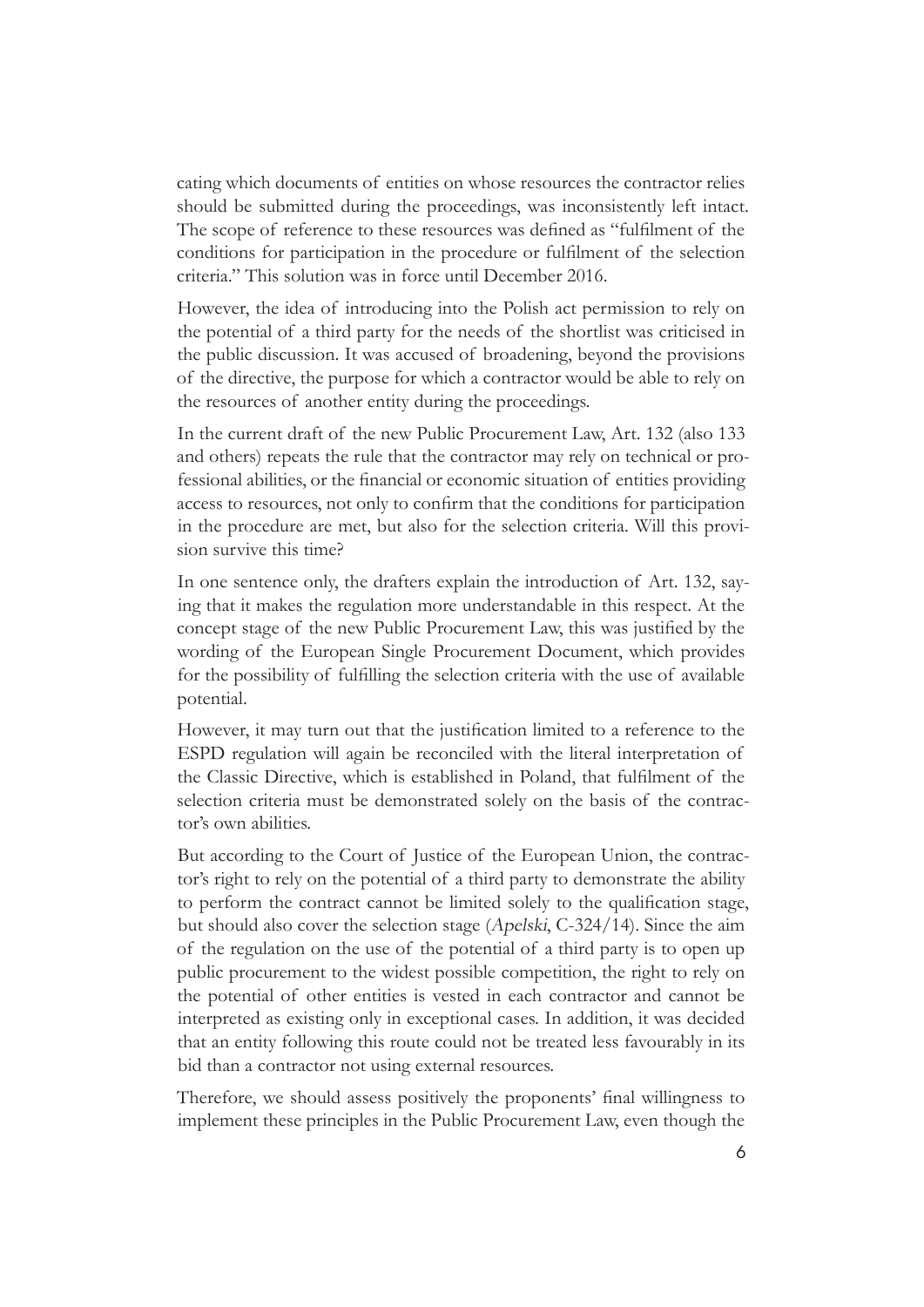phenomenon of overregulation in the area of public procurement is itself negative. However, it is necessary to take into account the long practice of applying restrictions unjustified under European law on access to contracts by bidders relying on the potential of third parties and inconsistent modelling of regulations in this respect under the amendment of 22 June 2016. Thus, introduction of a regulation clarifying that the possibility of relying on third-party potential for selection criteria is allowed under the new Public Procurement Law is justified and ultimately removes the incompatibility of Polish law with EU law.

The rules for using the potential of a third party at the stage of contract performance, i.e. making available potential in terms of education, professional qualifications or experience, and joint and several liability for not making resources available in terms of financial or economic situation, will remain unchanged, i.e. as currently regulated in Art. 22a PPL.

#### **Referring outside resources to the date of submission of the application or bid only: Is inclusion of the Esaprojekt ruling in the new act needed?**

Art. 137 of the proposed new Public Procurement Law provides that it is not permissible for a contractor, who alone demonstrates compliance with a condition at the stage of submission of bids or requests to participate in the procedure, to invoke the potential of a third party in this respect at a later stage.

This regulation complements the temporary provision of Art. 22a(6) PPL. The principle expressed in it is clear, especially as it was confirmed by the CJEU in Esaprojekt (C-387/14). However, the idea of introducing the Esaprojekt ruling (as discussed in the concept for the act) into the new Public Procurement Law is incomprehensible.

The ruling in Esaprojekt is an additional contribution to the interpretation of public procurement law to the extent that it is regulated in particular in Art. 63 of Directive 2014/24/EU, but not only. Under other provisions, it is possible to join the procedure only up to the date specified by the contracting authority, and late applications or bids will be deemed to be inconsistent with the terms of reference (cf. Art. 56(1) of Directive 2014/24/EU). In the Polish act, the impossibility of joining the procedure after the deadline results directly from Art. 50 and 84 (return of the application or bid), as well as Art. 163 and 257 of the draft new act (rejection of the application or bid).

Therefore, any attempt to include a new entity in the procedure or to change the contractor's identity after the deadline for submitting an application or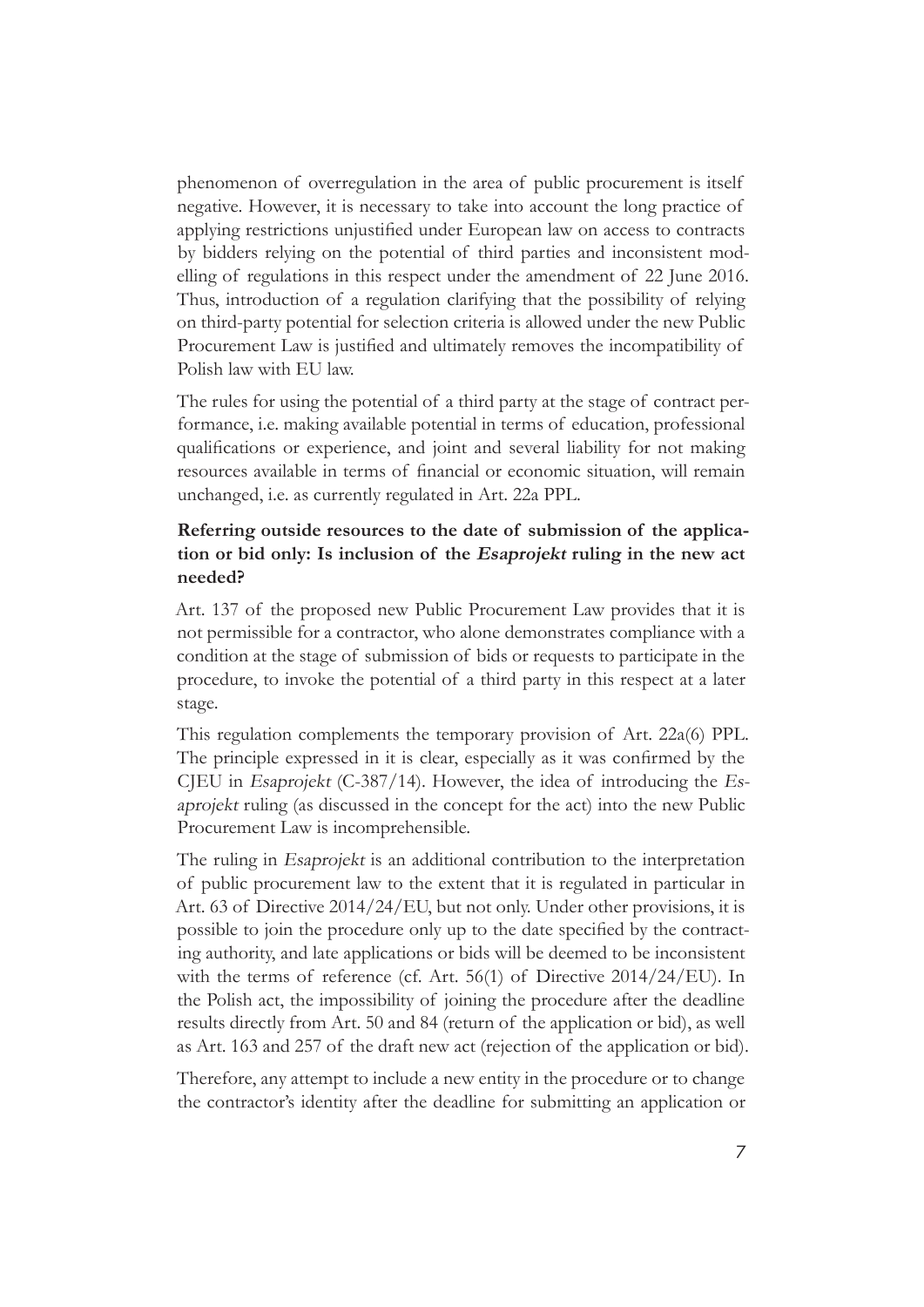bid must be considered contrary to the principle of equal treatment, as in the case of such entities the deadline would effectively be extended.

It is a mistake to introduce the position of the CJEU into the national legal order on one chosen ruling. To be consistent, the Polish drafters would have to translate all the CJEU rulings into provisions of national law. Such an expectation is obviously unrealistic, but the practice of selective incorporation of certain rulings into the act may create a risk that as long as the holdings from the CJEU are not enshrined in the national legal order with a proper regulation, the European acquis will not be applied in Polish public procurement law.

#### **Completion of documents and statements: single request principle abolished?**

The concept for the new Public Procurement Law indicated that the new act would clearly define the principle of one-time submission of additional documents (p. 38 of the concept). However, there is no provision in the draft introducing such a regulation. In particular, it is not included in Art. 142 regulating the issues of summons and supplementation.

This omission appears correct, as the single request principle is not justified by Directive 2014/24/EU or the CJEU rulings.

Art. 56(3) of Directive 2014/24/EU simply allows the possibility for a contractor to submit, add, clarify or complete the relevant information or documentation.

There is no provision that a request to the contractor can only be made once in this respect. On the contrary, in this respect, the European law is guided by the general principles of public procurement and sets limits on supplementation of bids (or applications) not in relation to the number of requests or supplements, but in relation to their substantive content.

Such a limit is the moment when the information provided in additional documents or explanations would lead to a change in the bid (Slovensko, C-599/10) or affect the contractor's identity, tantamount to submission of a new bid (Esaprojekt, C-387/14) or leading to a significant change in the bid (Arschus, C-131/16). The CJEU also allows the submission of information and documents which were not submitted at all with the bid or application, provided that they existed objectively at the date of the bid or application (Manova, C-336/12).

In Polish national law, the single request rule has never been enshrined in the act, and its use was based on interpretation of the law in rulings, which in any event were not uniform, as some rulings indicated that there is only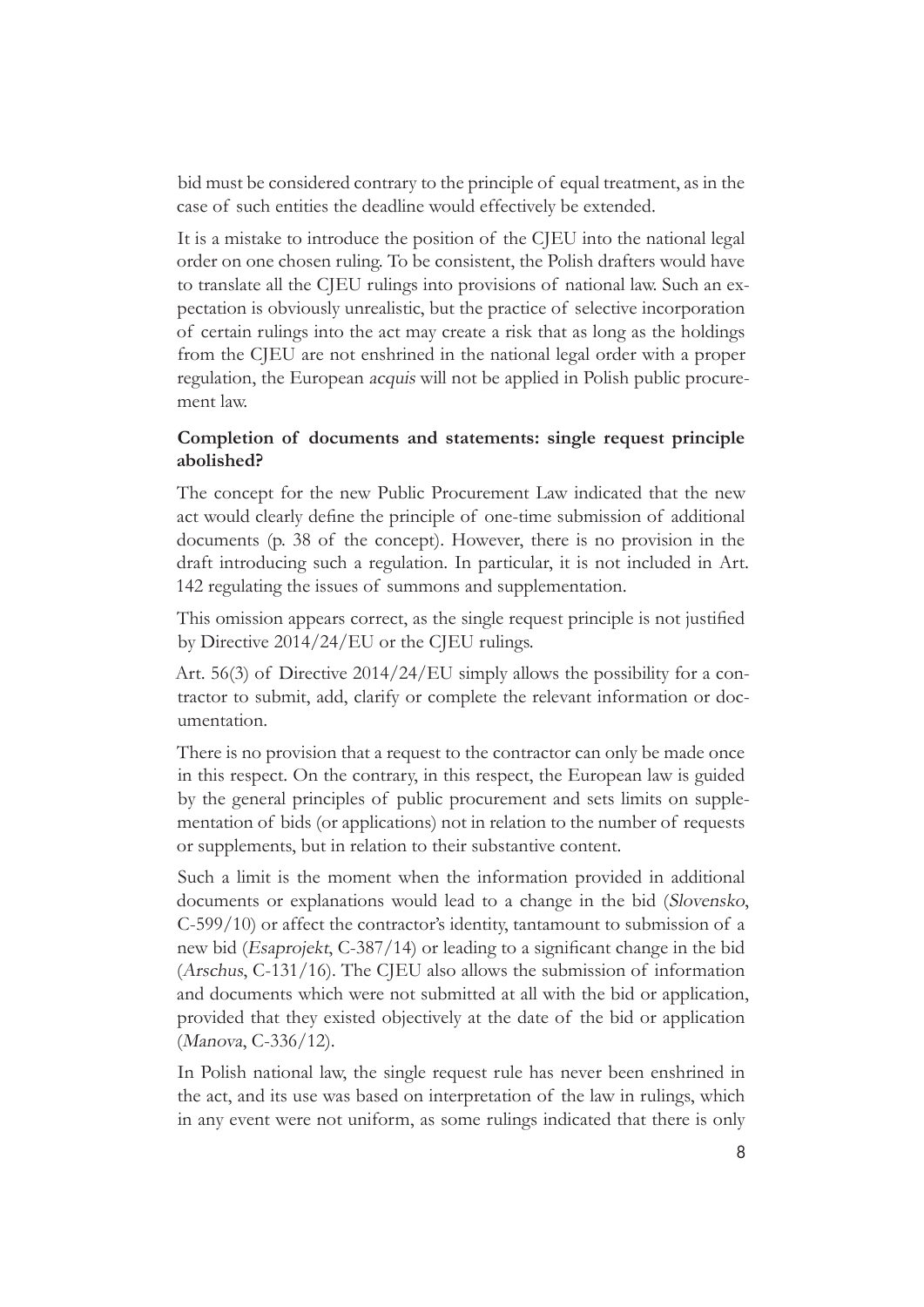an obligation stemming from the Public Procurement Law requiring at least one request (Case SO IV Ca 223/08), but the act "does not give any indication as to whether a request should be single or multiple" (cases KIO/UZP 827/08 and SO XII Ga 391/08).

In the course of the current legislative work, the intentional abandonment of automatically applying the principle of a single request for supplementary documents or explanations to all factual situations is correct, as it leaves the possibility for contracting authorities to act in accordance with rules developed by the CJEU for supplementing applications or bids. It also fully respects the principle of equal treatment, which incorporates two commands, namely that comparable situations cannot be treated differently and that different situations cannot be treated equally.

The proposed Art. 142(2) introduces the rule that the obligation to request supplementary documents or explanations does not apply if the submitted documents indicate that the application or bid must be rejected. This provision seems to repeat the rule currently enshrined at the end of Art. 142(1). The premise of both regulations is the same: when the documents provided indicate the necessity to reject the application or bid, either because of late submission or because the content proves that the contractor does not meet the conditions for participation in the procedure. Therefore, Art. 142(2) seems redundant.

The new act also introduces a regulation that the winning contractor does not have to repeat statements already made at the stage of the ESPD (Art. 141). In such a case, the contracting authority is only obliged to call for confirmation of the validity of the information contained in the ESPD.

Finally, it is worth noting Art. 142(3) of the proposed new act. It provides that the supplementation of documents and statements at the request of the contracting authority may not serve to confirm that the selection criteria are met. The justification of the draft is silent on this topic and the regulation itself is incomprehensible. It seems to provide a ban on the contracting authority determining the scope of the request for supplementation. However, verification of documents is intended to assess the contractor's ability to perform the contract, and the selection criteria are one of the elements of that verification, which is often based on the conditions for participation in the procedure. The Classic Directive does not provide any basis for differentiation in this respect. We can expect that the draft will be fine-tuned in this respect.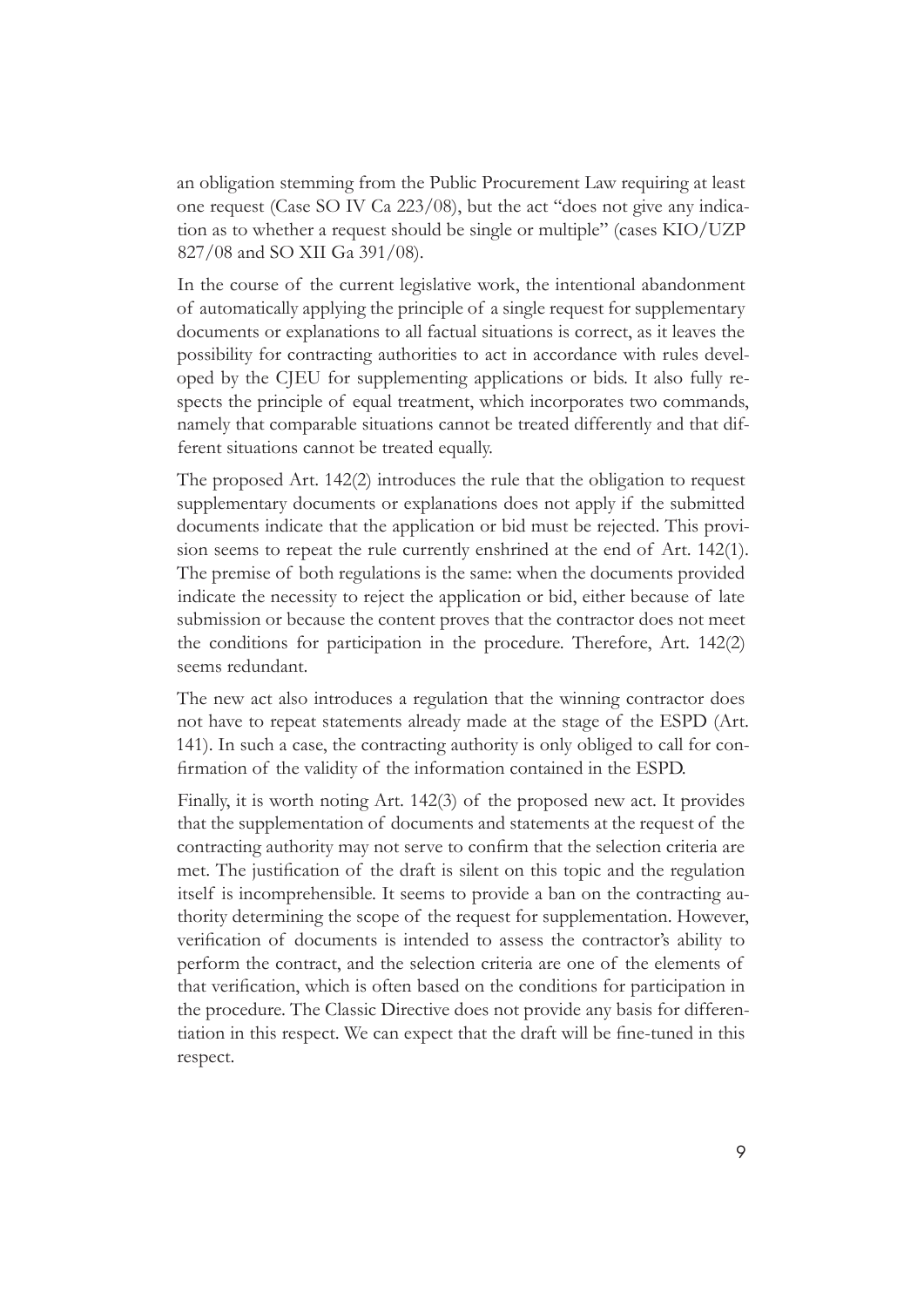#### **Significant change in the content of technical specifications: it is not possible to increase the competitiveness of the proceedings**

The seemingly inconspicuous Art. 153(2) of the proposed new act may lead to blocking the possibility to question the content of technical specifications on the grounds that they contain conditions restricting competition. In an open bid procedure, this provision prohibits the introduction of changes to the content of the technical specifications affecting the circle of contractors interested in award of the contract. This prohibition refers to situations specified in Art. 153(1), i.e. justified cases and in the period before the deadline for submission of bids.

The explanatory memorandum to the draft explains that this regulation is necessary to reflect recital 81 of Directive 2014/24/EU. Indeed, the preamble to the Classic Directive explains that an amendment of procedural documents cannot be such that, as a result of its introduction, other entities may be admitted to the procedure or would be interested in participating in it. However, in this respect, it refers to a situation where pre-selection of bidders took place. Such a situation will therefore concern two-stage procedures, where a possible change of technical specifications would occur after the qualification of contractors.

On the other hand, the general possibility of introducing substantial changes to technical specifications results from Art. 47(3)(b) of Directive 2014/24/ EU and is linked to the obligation to extend the deadline for submitting bids accordingly.

Therefore, a change in the content of technical specifications resulting in e.g. expansion of the circle of potential contractors (i.e. lowering of requirements) should be allowed before the deadline for submission of bids in an open procedure, provided that the contracting authority extends the deadline for submission of bids accordingly, which in this case would most likely mean setting a new minimum period. In this sense, the key principles of public procurement remain in place; in particular, each contractor has an equal chance to prepare a bid, guaranteed by a minimum period for submission of a bid. Similarly in the case of a change resulting in reducing the circle of contractors, i.e. raising the requirements (subject to a change in the deadline for submission of bids necessary to revise the bid): Art. 153(2) does not allow this either.

Therefore, Art. 153(2) of the proposed new act requires further refining. Otherwise, it may unjustifiably limit contractors' efforts to increase the competitiveness of procurement by aiming to lower the requirements in the tech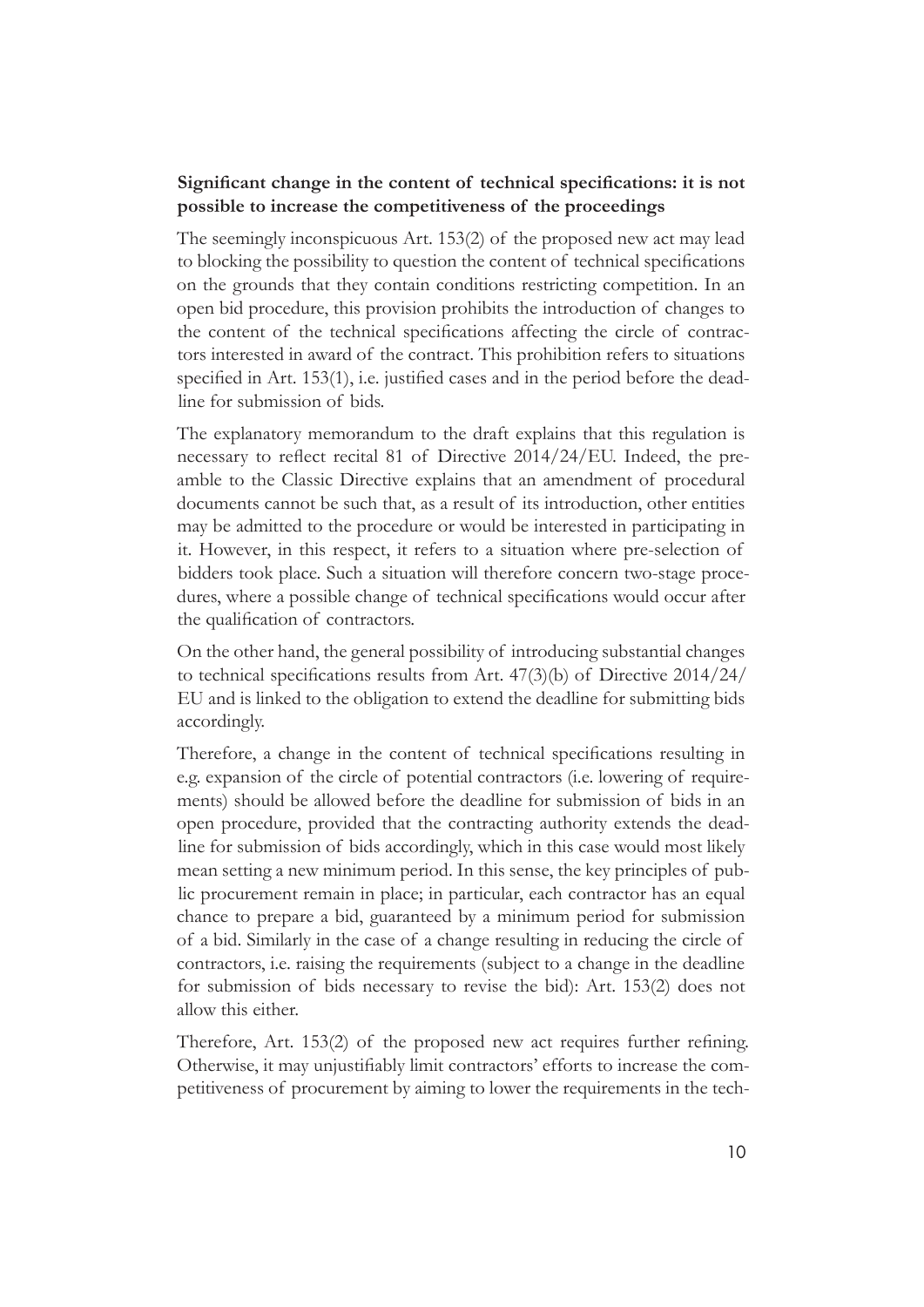<span id="page-10-0"></span>nical specifications and, at the same time, will not comply with the relevant provisions of the Classic Directive.

*Mirella Lechna, attorney-at-law, Infrastructure, Public Procurement & PPP practice, Wardyński & Partners*

## **Forced conciliation**

dr Marcin Lemkowski

Chapter X of the draft new Public Procurement Law (Art. 620– 655) obliges the contracting authority and the contractor to conduct a mandatory conciliation procedure. While the very idea of settlement of disputes deserves full support, the proposed detailed solutions raise serious doubts under the Polish Constitution and EU law.

#### **General assumptions**

According to Art. 620(1) of the draft, the contracting authority or a contractor in a particular category of disputes will be required to carry out a new, separate dispute resolution procedure, referred to as conciliation proceedings. Therefore, subcontractors will be excluded from this procedure, as well as those suing the investor as an entity jointly and severally liable (Art. 6471 §5 of the Civil Procedure Code). This regulation is to cover large contracts (worth more than EUR 10 million, and for construction works more than EUR 20 million) and all contracts financed from EU funds, and additionally, only those where the value of the claim exceeds PLN 1 million. As stated in Art. 620(2), before the National Appeal Chamber examines the application—as it is before the chamber that the new proceedings are to be conducted—court proceedings will be inadmissible. However, it will be possible to apply for interim relief, but in such a case, instead of the deadline for filing a statement of claim, the court will set a deadline for submitting a conciliation application.

#### **The right idea**

It is very good that the proponents noticed the problem that in the public procurement sector, settlement of disputes does not work. Contracting authorities do not want to settle disputes for a number of reasons. Arguments arising from public finance discipline are invoked. Fear of concluding a settlement also stems from the fact that public officials do not want to take responsibility for the concessions which are a necessary element of any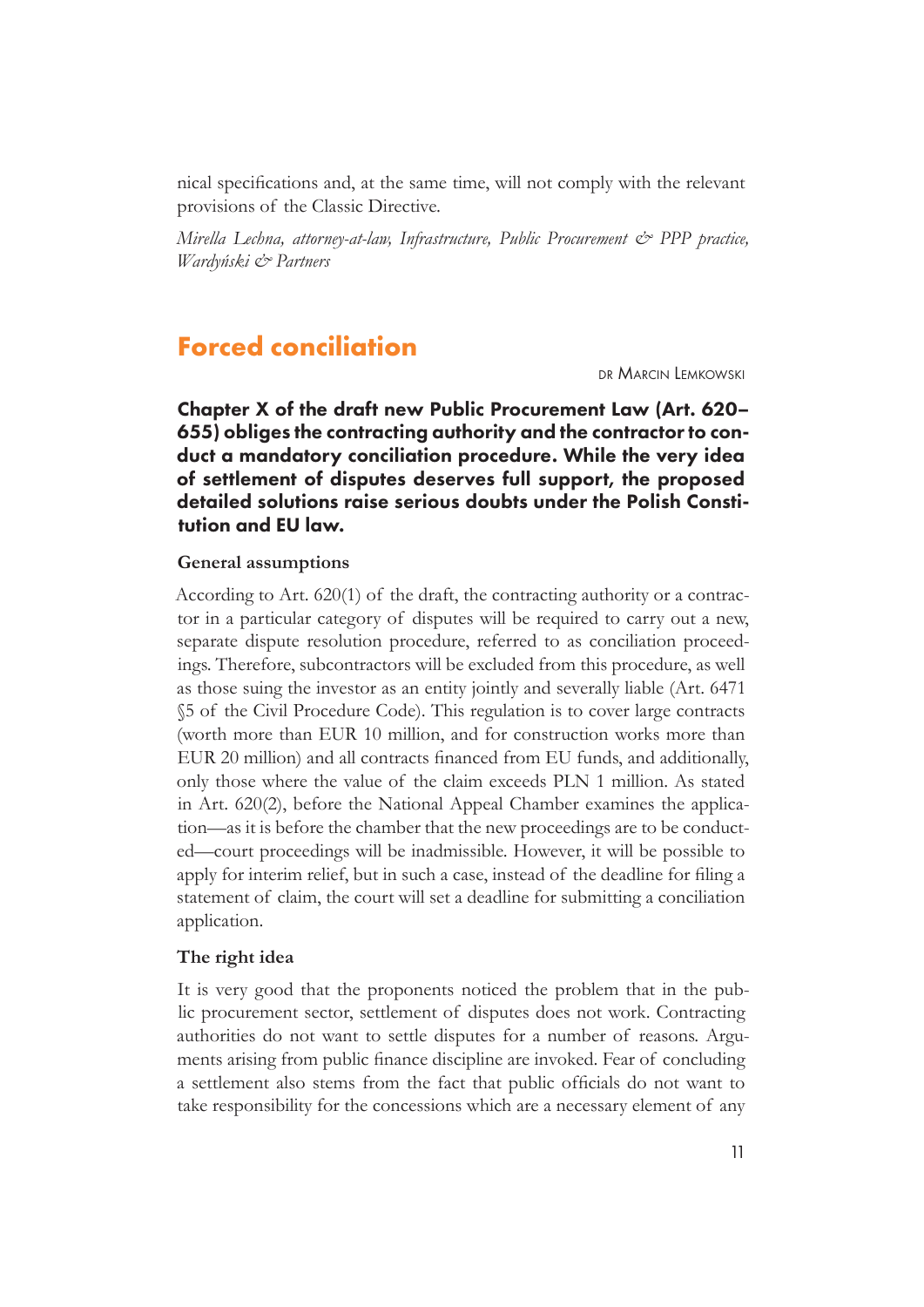settlement agreement (Art. 917 of the Civil Code). As a result, it can be concluded that there are hardly any settlements in public procurement cases at the pre-litigation stage. Settlements concluded in the first instance of litigation are also the exception. Usually the contracting authority prefers to await a ruling, especially in such cases as mitigation of contractual penalties, where the ruling determines to what extent the calculated contractual penalty may be reduced. Contracting authorities are afraid to take responsibility for concessions in a settlement and this undoubtedly needs to change.

#### **From one extreme to another**

However, an attempt to change the contracting authorities' mentality, and thus increase the percentage of disputes that are settled, should nevertheless be done through small steps. It would be enough to start by introducing a regulation that only encourages contracting authorities to reach a settlement, indicating that concluding a good settlement is always a better solution for everyone than a court dispute. But under the proposed solution, an institution that has been almost completely absent from public procurement practice is suddenly to become a dominant, basic one. This is not how the practice of settlement of disputes is shaped. A system of incentives and assistance should be created for contracting authorities to reach this path on their own. Nobody likes to act under coercion, and the imposition of will by the state on individuals is an expression of the weakness of the state, which apparently cannot find any other way to reach otherwise very socially desirable results.

#### **Time and costs**

Conciliation proceedings are to carry a fee. The amount of the fees is not specified in the bill, but is to be set by an executive regulation of the Prime Minister (Art. 655). These are not the only costs incurred in the case, as the draft also provides for costs of legal representation, determination of the legitimacy of costs to be reimbursed by the other party, and advances against payment of expenses. Therefore, it will certainly be an expensive proceeding, whose costs will not differ much from the costs of a typical court proceeding, taking into account the high formal requirements for the application and the entire proceeding. Sometimes it will be even more expensive, because similar to arbitration proceedings, and unlike in the common courts, a defence of setoff will also be subject to a fee (Art. 637(3)). There are great constitutional doubts about leaving the determination of the fee schedule in the hands of the executive, and if an application is not filed and the fee paid, court proceedings are to be excluded.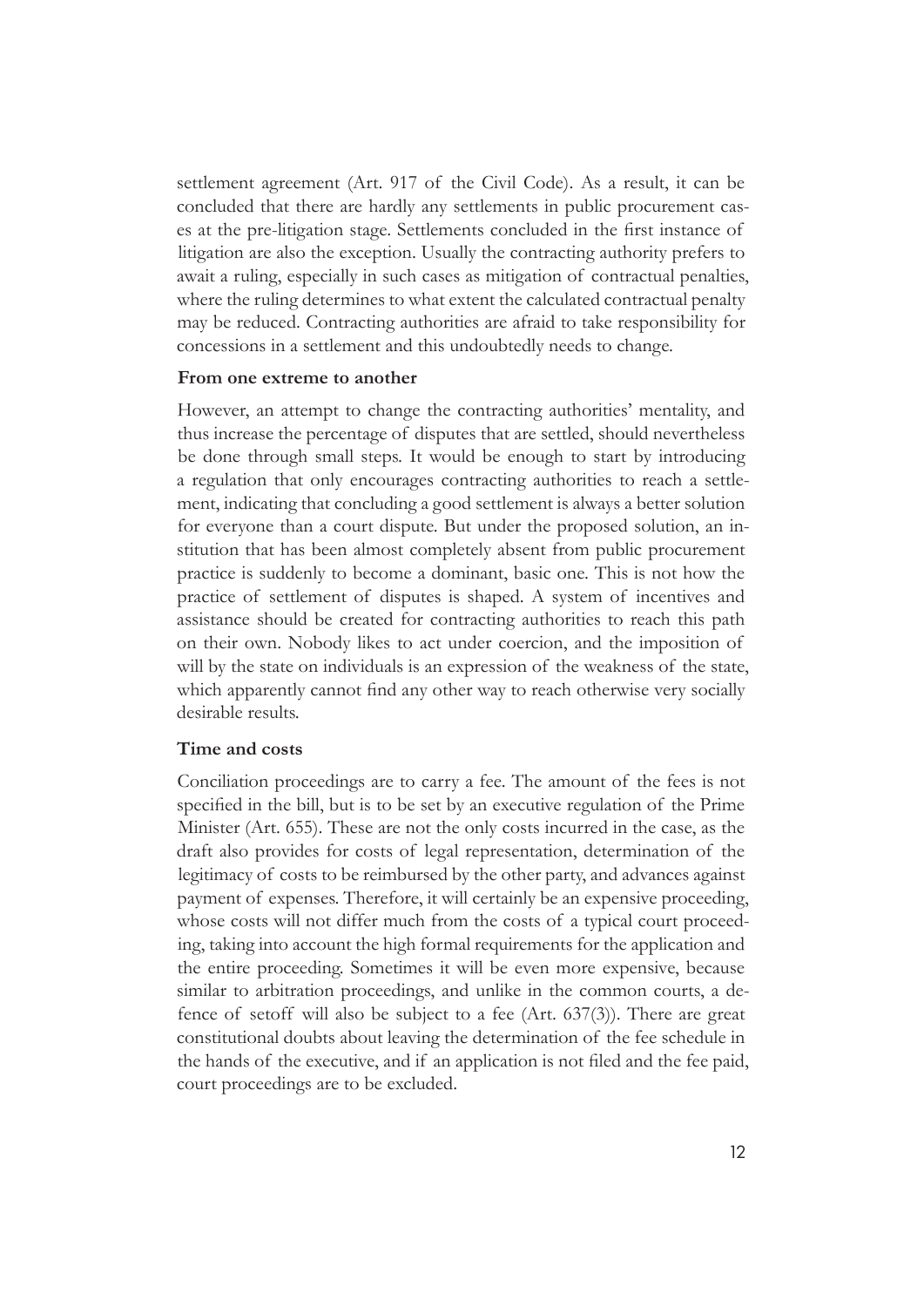The conciliation procedure will also be lengthy. The deadlines set in the draft, even excluding the time for circulation of correspondence and the chamber's reaction to the pleadings submitted by the parties, are not short: at least 14 days to cure any defects in the application (although this element will not occur in every case, Art. 630(1)), the potential time needed to verify the amount in dispute (Art. 631), 14 days to reply to a request (Art. 634), time for a mutual request (Art. 636), which may be submitted even later than the first conciliation meeting (Art. 636(2)), and the time needed to verify the formalities and submit a reply. With this in the background, it is completely unrealistic to assume that without the consent of both parties, the proceedings may not last longer than 6 months from filing of the application (Art. 638(1)), under pain of discontinuance of the proceedings (Art. 643(1)(4). On top of that, under Art. 653(1), experts are also expected to participate in the proceedings. Therefore, the party will bear the costs of the application, attorneys' fees and experts' fees, and if the proceeding is not concluded within six months it will be discontinued, not bringing any benefits to the applicant but only exposing it to high costs and a waste of time.

Interestingly, the draft does not propose a deadline for the chamber to draw up a proposed settlement agreement after the conclusion of the conciliation procedure (Art. 647). This means that the parties will have to humbly wait weeks or even months for this document. From the receipt of the draft settlement, each party has 30 days to decide whether or not to agree to the settlement, and to submit a request to supplement the draft with any requests omitted by the conciliators. If the draft settlement is approved, the settlement is to be concluded before the president of the National Appeal Chamber (Art. 650) and is to be enforceable (Art. 651). In the parties cannot agree on a settlement, the proceedings will be terminated (Art. 643(1)(3)).

#### **The right to a fair trial endangered**

In total, the real duration of conciliation proceedings, if both parties do not agree to an extension beyond the 6-month deadline provided for in the draft, from submission of the application until the end of the proceedings, will be close to a year. And if the parties agree to an extension, there are no deadlines. The obligatory nature of the procedure and the fees involved threaten the constitutionally guaranteed right to a fair trial, notwithstanding the proponents' claim to the contrary in the justification for the proposal (p. 115).

The Mediation Directive (2008/52/EC), referred to in the explanatory memorandum, indeed indicates that the member states may introduce compulsory mediation, but only "provided that such legislation does not prevent the parties from exercising their right of access to the judicial system" (Art.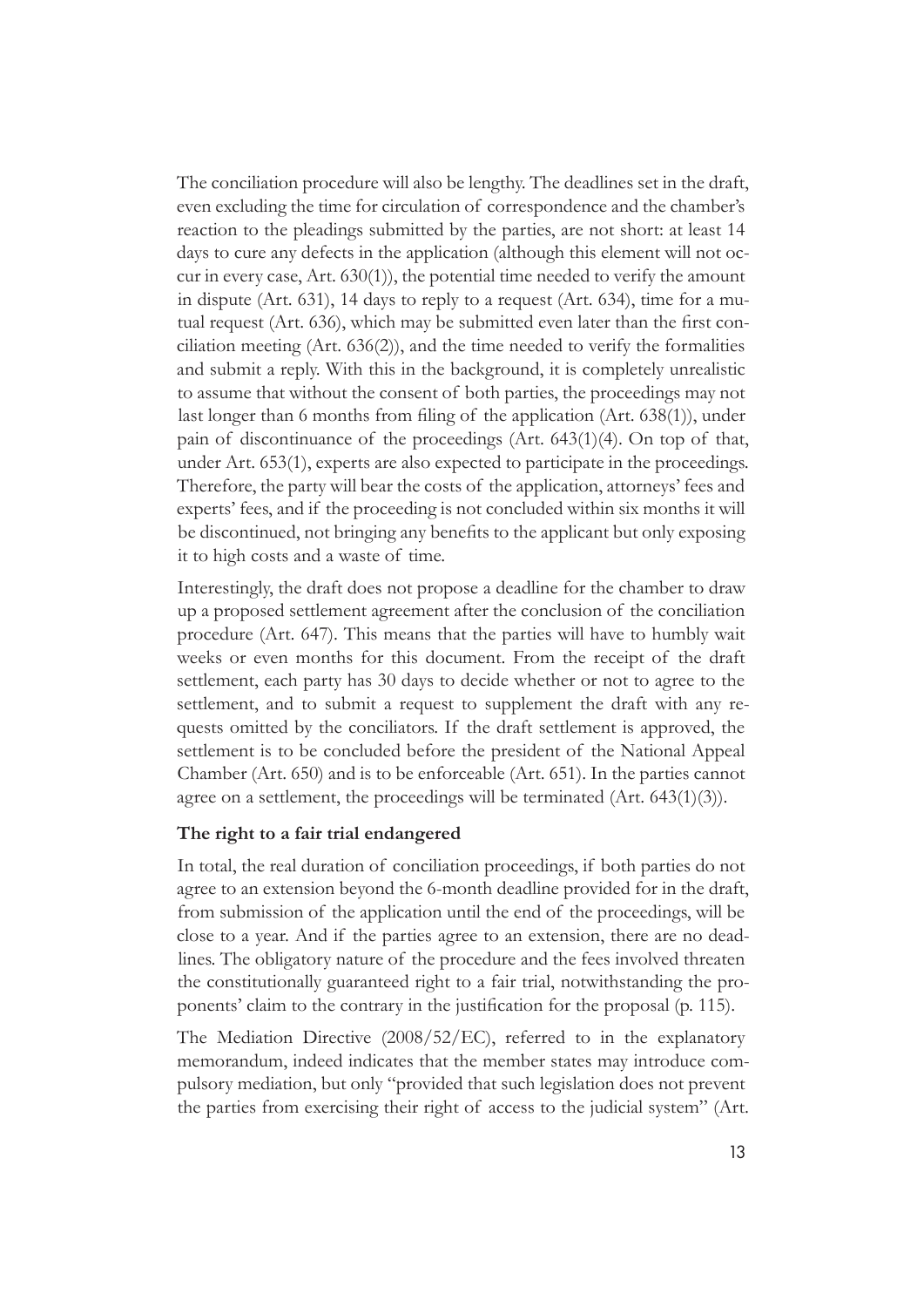<span id="page-13-0"></span>5(2)). But this proposal would hinder such access, because it introduces a very formal and costly mediation procedure, lasting for several months and requiring time and effort, but not governed by the principle of proportionality, as it should be.

A party that spends funds for mandatory conciliation proceedings may not have funds later on for court proceedings, and in this sense the limitation of the right to a fair trial by the proposed regulation is evident. Also, depriving a party of the right to a fair trial for a period of almost a year, in conditions of an often pathological court delay in civil cases, violates the principle of proportionality, particularly considering that the culture of settling disputes is still not widespread in Poland and many of these proceedings will not lead to a settlement. Therefore, it may be expected that if this regulation is passed, it will be subject to review by the Constitutional Tribunal or, more likely, because this issue is covered by regulations of Community law, by the Court of Justice of the European Union.

*Dr Marcin Lemkowski,* adwokat*, Dispute Resolution & Arbitration practice, Wardyński and Partners*

# **New "basic procedure" for contracts below EU thresholds**

serom kim

One new procedure will replace the three most commonly used procurement procedures below the EU thresholds. The open bid will disappear, and the basic procedure without negotiations will appear. It is supposed to be easier and more flexible, but will it work?

The draft of the new Public Procurement Law dedicates an entire separate section to classic contracts below the EU thresholds. The "basic procedure" is a new procedure, appropriate in a substantial number of cases for contracts of a value lower than the EU thresholds. The rules and course of the procedure are not completely new, but to some extent are based on existing contract award procedures (e.g. open bid and negotiated procedure with notice).

The current Public Procurement Law does not provide for a separate procedure below the EU thresholds, but only introduces specific provisions aimed primarily at streamlining the procedure (e.g. a shorter period for submitting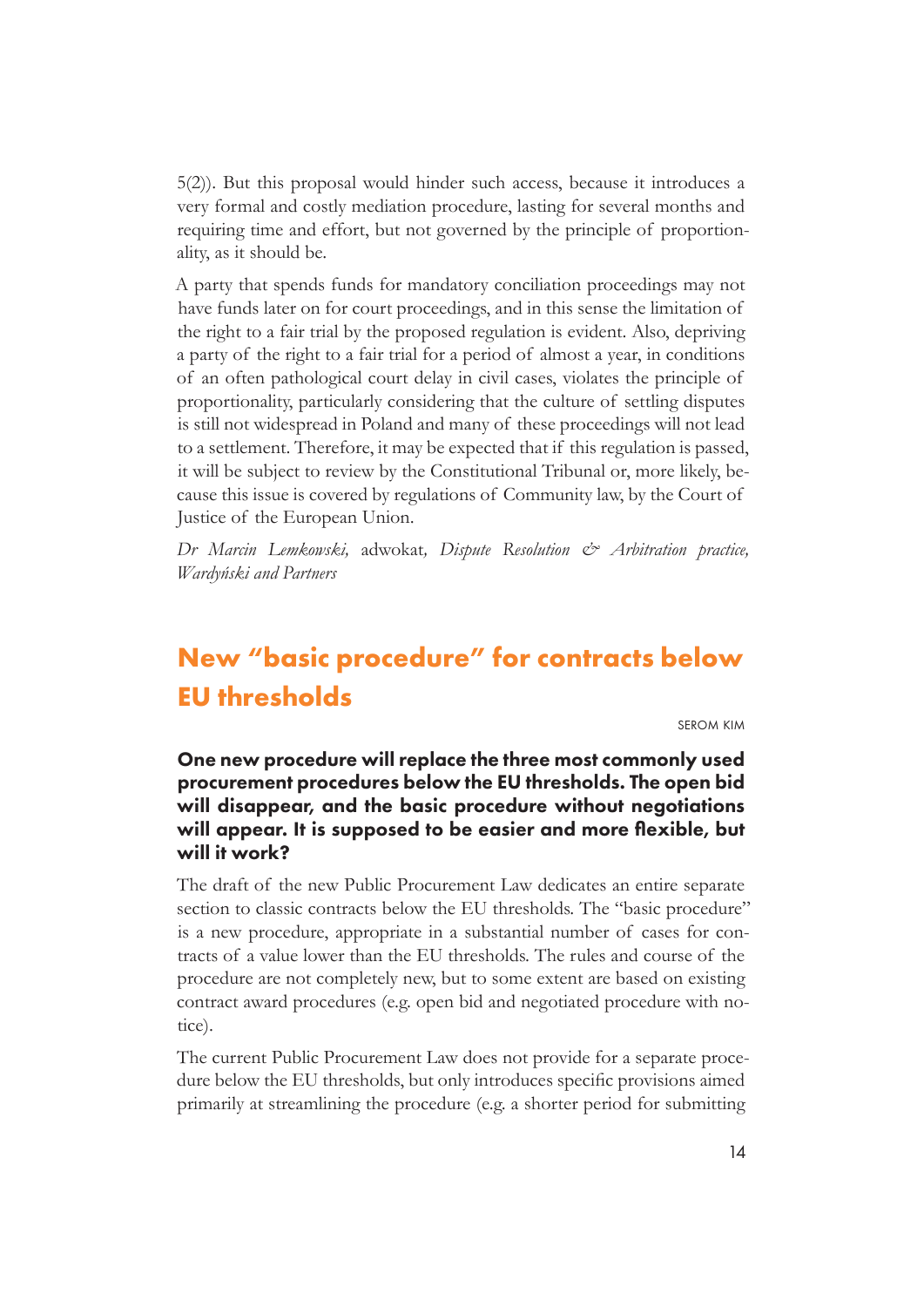offers, the possibility to waive a bid bond, shorter binding period for offers, etc). Therefore, in most cases, the contracting authority also above the thresholds goes for open, restricted or negotiated procedures with publication of a contract notice. In order to conduct the procedure, they must look for appropriate regulations basically in the entire act. Now it is to be easier: they will turn to Chapter VI, which will guide them by hand through the procedure.

#### **Three scenarios of the basic procedure**

According to the draft of the new Public Procurement Law, the contracting authority will generally award contracts following the basic procedure. Only in justified cases specified in the act will the contracting authority be able to award a contract following the innovation partnership procedure, negotiated procedure without a notice, or single-source procurement procedure.

However, this does not mean that the contracting authority is restricted in the manner in which the procedure is to be conducted, as the drafters make it possible to carry out the basic procedure under three scenarios. Negotiations aimed at joint determination of the details of the given contract are the element differentiating these scenarios. Therefore, the choice of the appropriate procedure depends on whether, at the stage of initiating the procedure, the contracting authority is able to prepare the technical specifications, or it cannot yet describe the conditions of the contract with sufficient precision.

#### **Option 1: procedure without negotiations**

A procedure without negotiations is the first and simplest basic procedure. According to the justification of the draft, it is analogous to an open bid procedure. This option will be applied when the contracting authority precisely defines the subject and conditions of the procurement at the stage of initiating the procedure, and also will have no need to conduct negotiations on selected elements of the description of the subject of the procurement or the terms of contract performance.

#### **Option 2: Procedure with possibility of negotiations**

If at the initial stage the contracting authority is not in a position to independently define precisely all the terms of the contract, it may provide in the contract notice for the possibility of conducting negotiations. In such situation, the contracting authority must indicate the scope of possible negotiations, referring to the description of the subject of the procurement or the provisions of the contract in the contract notice.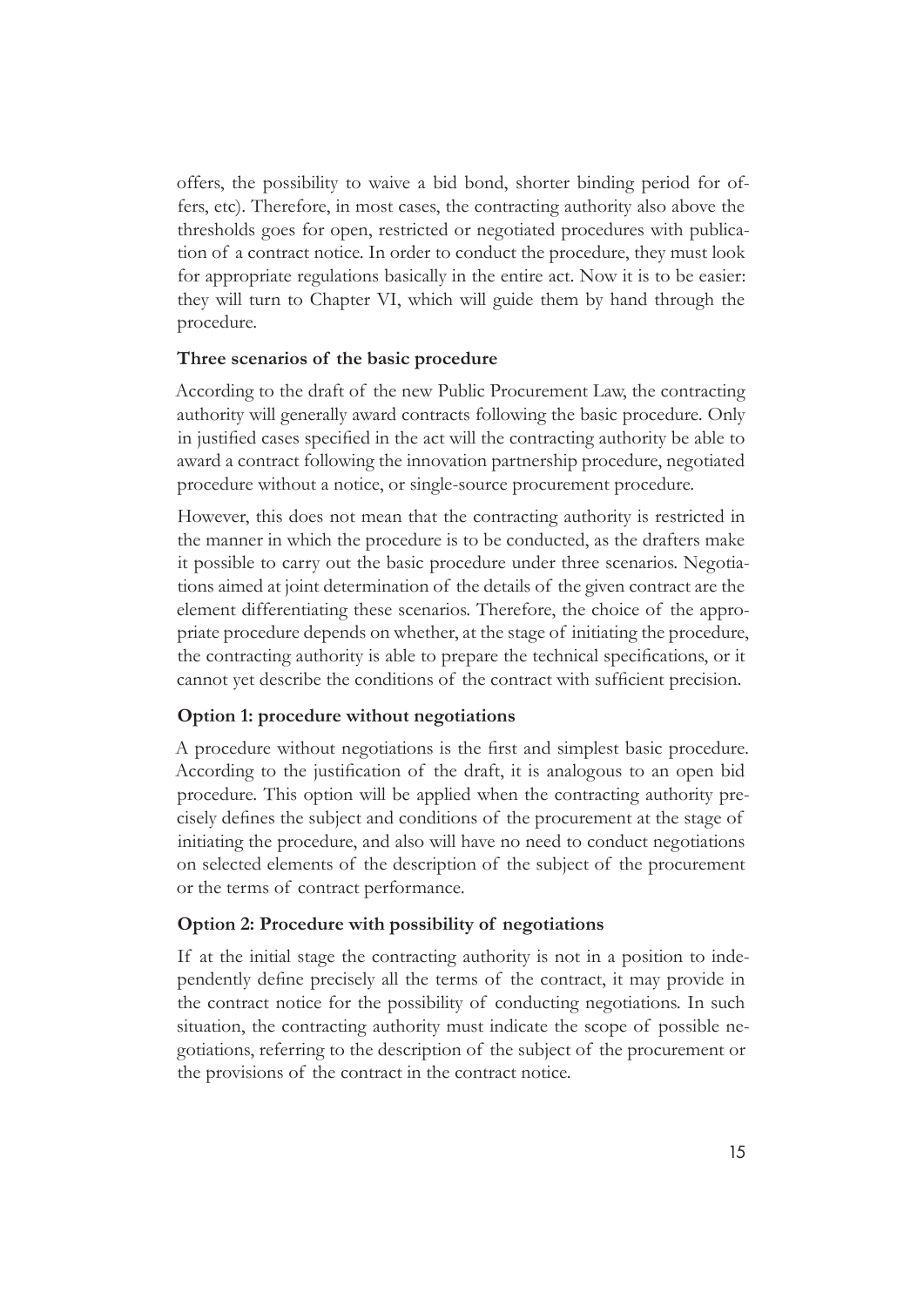The contracting authority may limit the number of contractors it invites to negotiate (but no fewer than three). After completion of negotiations, the contracting authority creates or, if the need arises from negotiations, amends the technical specifications and invites contractors to submit final bids.

The purpose of the negotiations is to "improve" the offers received. According to the explanatory memorandum, negotiations are optional: the contracting authority "may" but does not have to negotiate. Although the current draft does not directly indicate the possibility of waiving negotiations, it seems correct to assume that if the contracting authority receives fully satisfactory bids (i.e. not requiring any change), it may proceed to the selection without conducting negotiations. The criteria for evaluation and weighting of offers will not be subject to negotiations.

#### **Option 3: procedure including mandatory negotiations**

The contracting authority will choose the third scenario of the procedure if its needs and the specificity of the subject of the procurement make it difficult or impossible to describe precisely the terms of the contract. In such situation, instead of technical specifications, the contracting authority prepares a description of needs and requirements, in which, in particular, it defines the minimum requirements that all contractors must meet, as well as the criteria for evaluation of bids.

In this scenario, the negotiations are mandatory and cover essentially all elements of the procurement (except for the minimum requirements mentioned above). Contractors may, among other things, negotiate the weights assigned to the bid evaluation criteria. They may also actively participate in the process of creating the terms of the contract in order to ensure the effectiveness of the contract to be executed.

#### **Equitable objectives, but will they be achieved?**

The drafters' intention is to simplify the existing two-stage procedures and encourage contracting authorities to use negotiations to a wider extent (so far, when awarding contracts below the EU thresholds, contracting authorities have been reluctant to use procedures providing for a request to participate in the procedure). Whether this objective will be achieved, time will tell. Certainly, whatever name is used, the basic procedure under the third scenario entails similar burdens for contracting authorities as the current procedures. Moreover, the use of the third scenario is possible only if it is justified by the specificity of the contract: its subject or the needs of the contracting authority. From this point of view, it is doubtful whether the new procedure will encourage contracting authorities to engage in dialogue with contractors.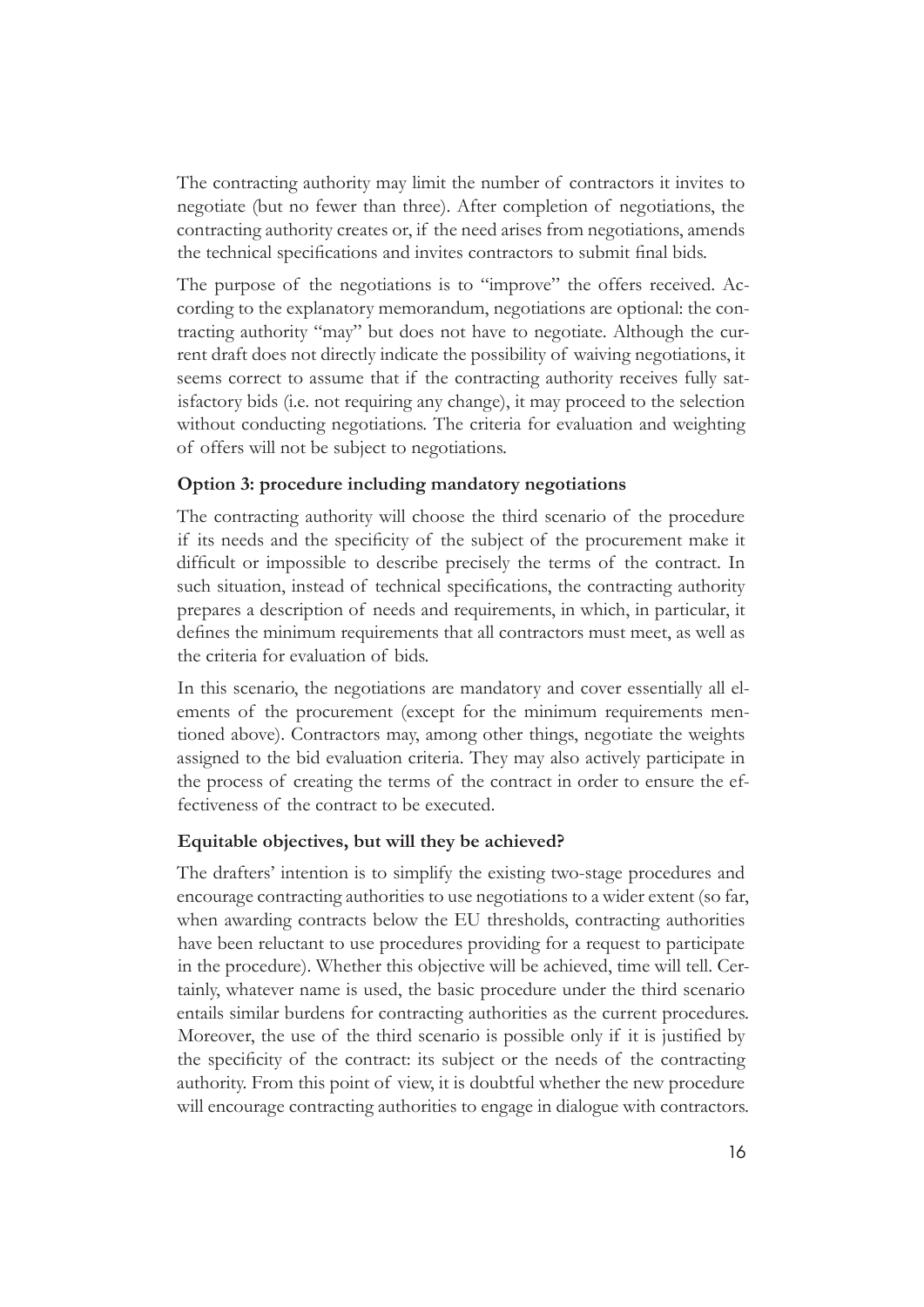<span id="page-16-0"></span>The second point is that, in principle, classic contracting authorities award contracts of different values. The draft of the new Public Procurement Law imposes on them the obligation to familiarise themselves with the new procedure, where scenarios characterised by the drafters as offering flexibility may cause many practical problems. We will see how the establishment of the basic procedure contributes to the effectiveness of public procurement procedures. The new Public Procurement Law should enter into force at the beginning of next year.

*Serom Kim, Infrastructure, Public Procurement & PPP practice, Wardyński & Partners*

# **Grounds for exclusion in the proposed new Public Procurement Law: Closer to the directive**

katarzyna śliwak

## The draft of the new Public Procurement Law, released by the Ministry of Entrepreneurship and Technology on 24 January 2019, proposes changes in the grounds for exclusion of contractors and institution for "self-cleaning," bringing the Polish regulations closer to Directive 2014/24/EU.

The catalogue of grounds for exclusion of a contractor from proceedings for award of a public contract under the current Public Procurement Law was introduced by the amendment of 22 June 2016, implementing Art. 57 of the new Classic Procurement Directive (2014/24/EU) defining the grounds for exclusion. However, the grounds for exclusion provided for in the current Art. 24 (1) and (5) PPL differ to a certain extent from the grounds indicated in the directive, which raises practical problems for contractors, especially when filling in Part III of the European Single Procurement Document. Changes to the exclusion grounds in the draft of the new law simplify the qualitative selection of contractors, limiting the catalogue of mandatory exclusion grounds and adjusting their substance to the equivalents from the directive. The proposed changes should allow a wider range of contractors to participate in public procurement procedures.

#### **Some mandatory exclusions will become optional**

In the current Public Procurement Law, some of the premises listed in Art. 57(4) of the Classic Directive, which defines the catalogue of optional premises for exclusion, are made obligatory. This was justified by the view that the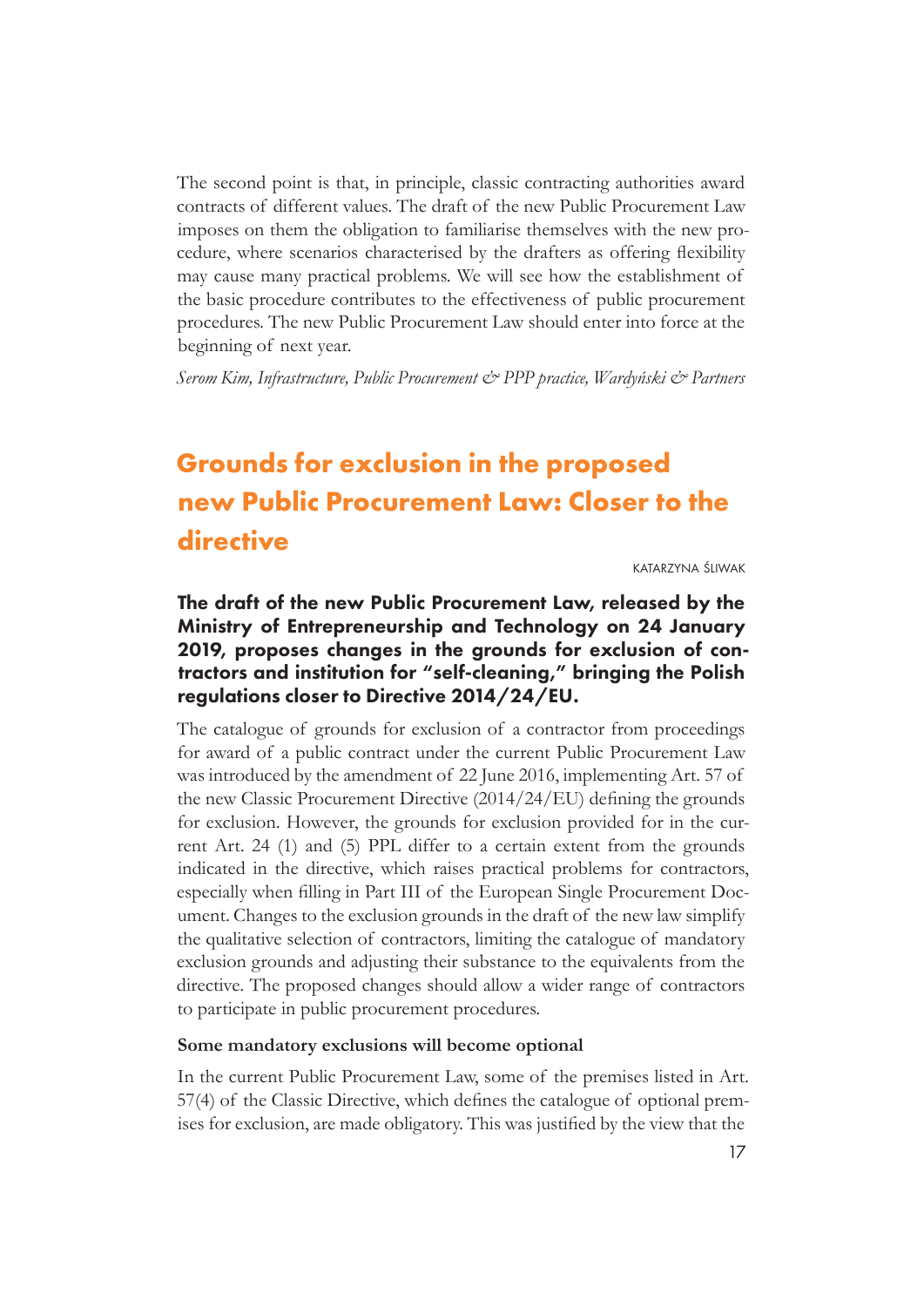circumstances involved always have a negative impact on the proper functioning of the public procurement system, which leads to distortion of fair competition in the procedure and may illegally influence its outcome. The draft proposes changes to bring the wording and catalogue of mandatory and optional premises into line with those set out in the directive, which should be assessed positively. This will make it easier for contractors to fill in the ESPD, furthering the rationale set out in the directive. Attributing an optional character to most of the premises will leave the contracting authorities to decide on their use, and they will be able to include them in the contract notice or contract documents (which should include the ESPD, based on the newly added definition in the draft act).

The premises for exclusion indicated below are to become optional:

- Final conviction for offences against the environment regulated in Art. 181–188 of the Criminal Code and offences against workers' rights regulated by Art. 218–221 of the Criminal Code (now Art. 24(1)(13)–(14) PPL)
- Bid-rigging (currently Art. 24(1)(20) PPL). Going beyond this premise in the directive, the draft clarifies that an agreement between contractors aimed at distorting competition will exist, for example, if members of the same corporate group submit separate bids, partial bids or requests to participate in the procedure. The contractors will be able to rebut this presumption if they can show that they prepared offers or requests to participate independently of each other.
- Distortion of competition resulting from prior involvement of the contractor in the preparation of the procurement, in particular by advising on preliminary market consultations by the contracting authority. The institution of preliminary market consultations, which is the subject of the proposed Art. 94–97 of the new law, is known as "technical dialogue" under the current law. On the other hand, the terminology proposed in the draft coincides with the name of this institution adopted in Art. 40 of the Classic Directive. According to the explanatory memorandum for the draft, the purpose of clearly defining the situations where it is possible to exclude a contractor engaged in market consultations is to introduce the principle that exclusion can only take place if the distortion of competition caused by such involvement cannot be eliminated in any other way. However, the clarification of this situation in the draft does not introduce much that is new, as it has already been provided for in the present Art. 24(1)(19) PPL. Moreover, under the present Art. 24(10) PPL, before excluding the contractor, the contracting authority must provide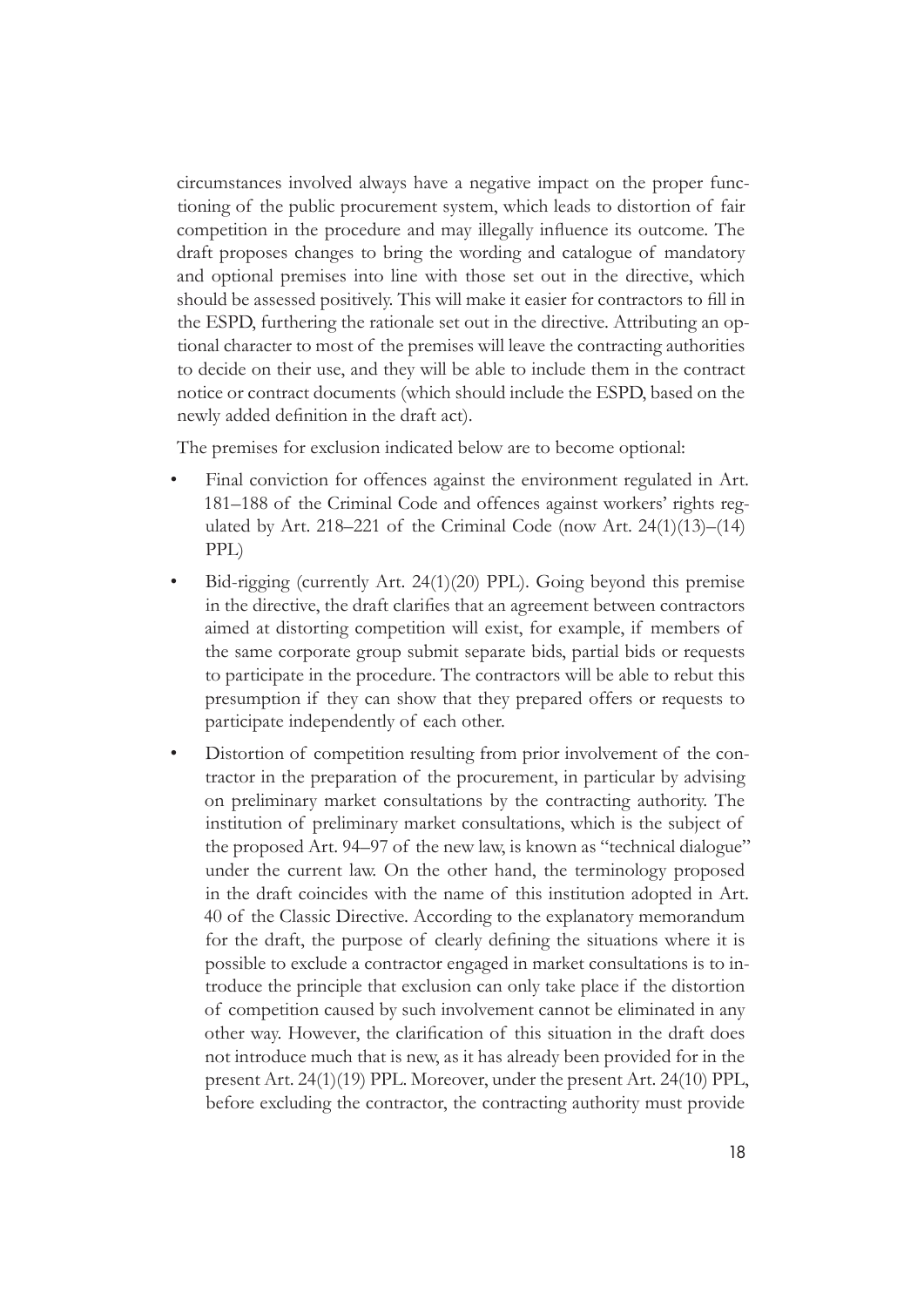the contractor an opportunity to prove that its participation in preparation of the procurement procedure did not distort competition.

- Misleading the contracting authority, deliberately or negligently, when presenting information contained in the qualitative documents (current Art. 24(1)(16) PPL). The introduction of an additional requirement that such contractor's activity must have a significant impact on decisions taken by the contracting authority during the procedure is new. While in case of negligence on the part of the contractor (which now must be gross negligence), the need to prove such an influence is indicated, deliberate misleading of the contracting authority by the contractor appears to be sufficient to justify the exclusion of the contractor. On the other hand, it is difficult to imagine that such an action would not influence the contracting authority's decisions in the procedure.
- Misleading the contracting authority as a result of recklessness or negligence (current Art. 24(1)(17) PPL) and unlawful influence or attempted influence of the contractor on the contracting authority's activities or acquisition of confidential information (current Art. 24(1)(18) PPL)—both grounds are to be covered by a single point.

In addition, the current optional ground from Art. 24(5)(3) PPL is to be replaced by a reference to the occurrence of a conflict of interest. The change results from the use of this concept by the drafters, modelled on the EU directive, to determine cases where it is necessary to exclude persons performing activities in the contract award procedure on the part of the contracting authority. The situations indicated in the proposed Art. 61 of the new law where there is a conflict of interest generally correspond to the cases set out in Art. 17 of the current law, but some of them are specified in more detail. A conflict of interest will arise both when the impartiality of persons performing activities on the contracting authority's side is endangered as well as when it can only be perceived as endangered by virtue of their interest in a specific outcome of the proceedings.

#### **Reference to crimes defined in Polish acts still misses the point**

One of the reasons contractors have trouble filling in the European Single Procurement Document in Poland is the reference in the Public Procurement Law to crimes as defined in Polish criminal law provisions, for which a legally binding conviction results in the exclusion of the contractor. Part III of the ESPD lists the offences set out in Art. 57 of the Classic Directive, with only a general reference to the corresponding national provisions. To help Polish contractors identify which offences under Polish criminal law correspond to the offences indicated in the ESPD fields, the Public Pro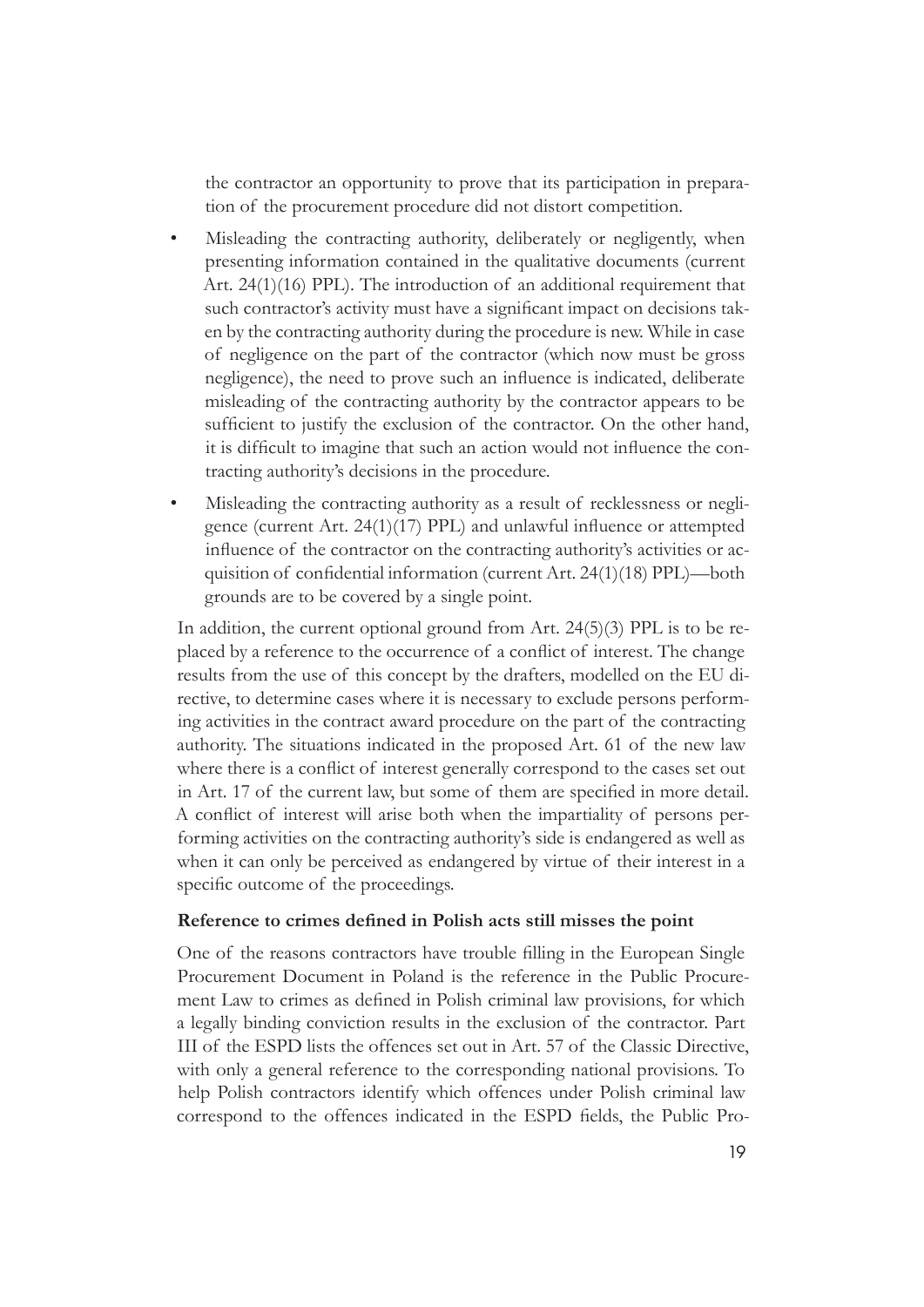curement Office has prepared guidelines in its ESPD manual. However, this does not help foreign contractors who have difficulties identifying offences regulated in their state's legal framework corresponding to those mentioned in the directive. Referring in the Public Procurement Law to a catalogue of crimes defined in the Polish Criminal Code and other acts makes it difficult for foreign contractors to submit an initial statement in the ESPD, and after selection of their offer, to submit appropriate documents confirming their lack of a criminal record.

Moreover, the current reference to Polish criminal law prevents exclusion of a contractor convicted of analogous offences under the law in force in its home country. This violates the principle of equal treatment of contractors.

There were hopes that in the work on the new law, references to Polish criminal laws would disappear, ensuring the universality of this ground for exclusion and coverage of foreign contractors. The proposed regulation only partially meets these expectations. References to Polish laws providing for liability for offences are retained, while referring only in part of the grounds for exclusion to the laws in force at the place of residence or registered office of the contractor. As a result, the proposed Art. 122 still differentiates between Polish and foreign contractors, because such economically serious crimes as money laundering or corruption will be a basis for exclusion only if the conviction for them is based on Polish law.

#### **Self-cleaning: more is not better**

According to the current Art. 24(8) PPL, in the majority of cases where the contractor is subject to exclusion, it may present evidence that the measures taken the contractor are sufficient to prove its reliability. In particular, the contractor may indicate that it has repaired the damage caused by a criminal or fiscal offence or provided monetary compensation for the harm. The contractor may provide a comprehensive explanation of the facts and demonstrate cooperation with law enforcement authorities and the adoption of specific technical, organisational and personnel measures appropriate to prevent further criminal or fiscal offences or misconduct on the part of the contractor. This wording, introduced by the 2016 amendment, derives from Art. 57(6) of the Classic Directive.

When regulating the institution of the contractor's "self-cleaning," the drafters of the proposed new act went one step further. Not only is the normative content from Art. 57(6) of the directive repeated, but part of recital 102 of the directive is transposed into the draft, indicating examples of technical, organisational and HR measures the contractor should undertake to prove its reliability. Such measures include breaking any ties with persons or en-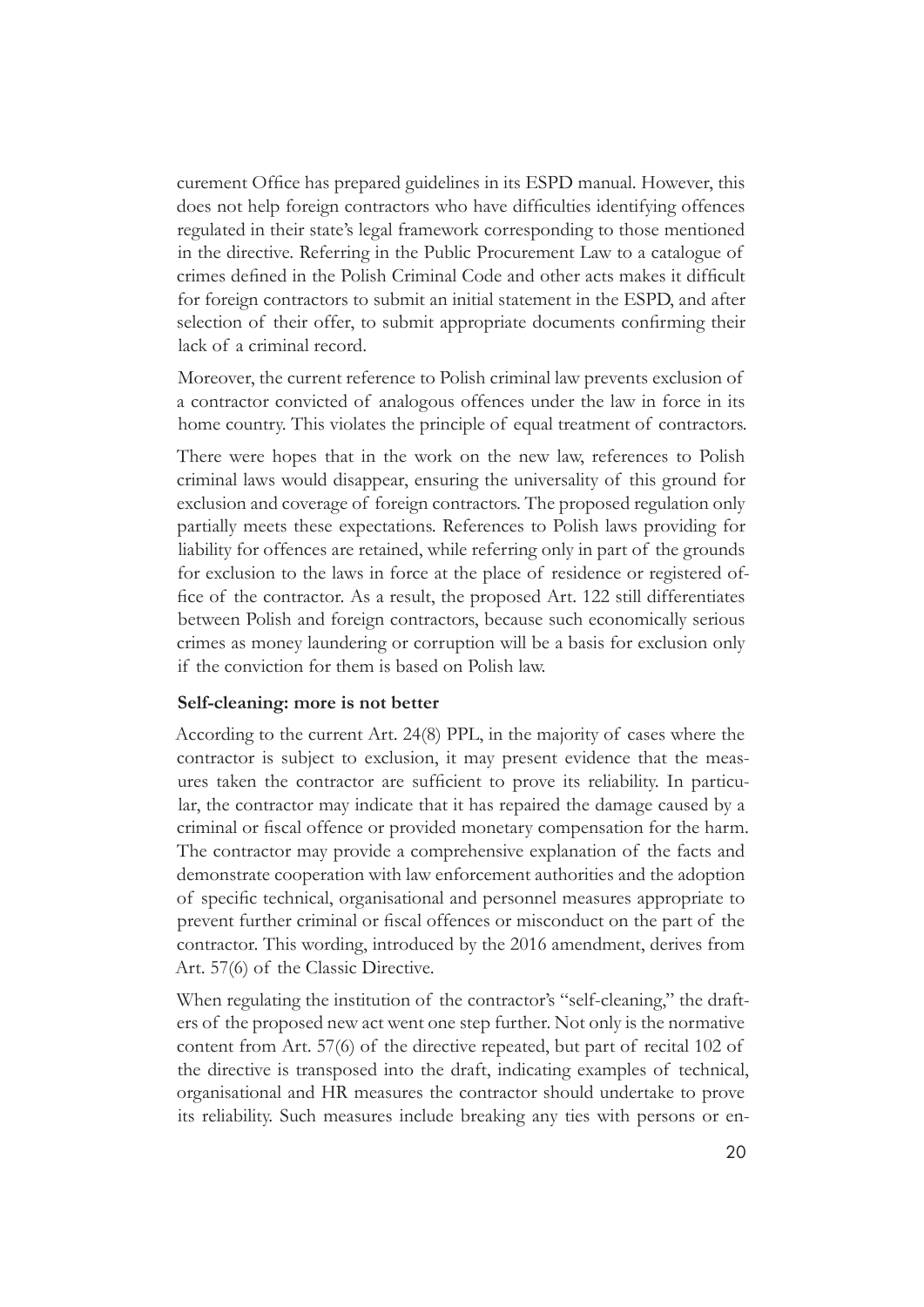<span id="page-20-0"></span>tities responsible for the contractor's improper conduct, reorganising staff, implementing a reporting and control system, setting up an internal audit structure to monitor compliance with rules, internal regulations or standards, and introducing internal rules on liability and damages for non-compliance, internal regulations or standards.

Although it may seem that indicating in the act specific measures to be taken by contractors will be helpful for them, there is a concern that these circumstances will be perceived by contracting authorities as minimum actions that must be taken by contractors. Formalistic verification of measures taken by contractors may limit their ability to use this institution, which certainly runs counter to the principle of proportionality, which is essential for the application of the grounds for exclusion. In particular, it is worth reconsidering the measure requiring breaking of any ties with persons or entities responsible for the contractor's incorrect behaviour. For example, in the case of a final conviction of a management board member for an offence listed in the grounds for exclusion, will the only possibility of self-cleaning be that person's discharge or resignation? These doubts call into question whether it is really necessary to transpose the interpretive guidelines contained in the preamble to the directive into national legislation. The list of samples of measures to cure infringements in the preamble of the directive, the role of which is to establish the spirit in which the operative provisions of the directive should be interpreted, certainly has a different purpose and resonance than indicating the same measures in the body of the act.

*Katarzyna Śliwak, radca prawny, praktyka infrastruktury, transportu, zamówień publicznych i PPP kancelarii Wardyński i Wspólnicy*

# **Bid bonds in 2020: same problems, same sanctions**

anna prigan

In the proposed new Public Procurement Law, the contracting authority will decide on the obligation to submit a bid bond, regardless of the value of the contract. However, the same restrictive consequences as in the current act are linked with the improper submission of a bid bond, and there are more grounds for retaining bid bonds.

The draft of the new Public Procurement Law, published on 24 January 2019, does not solve fundamental practical problems related to bid bonds in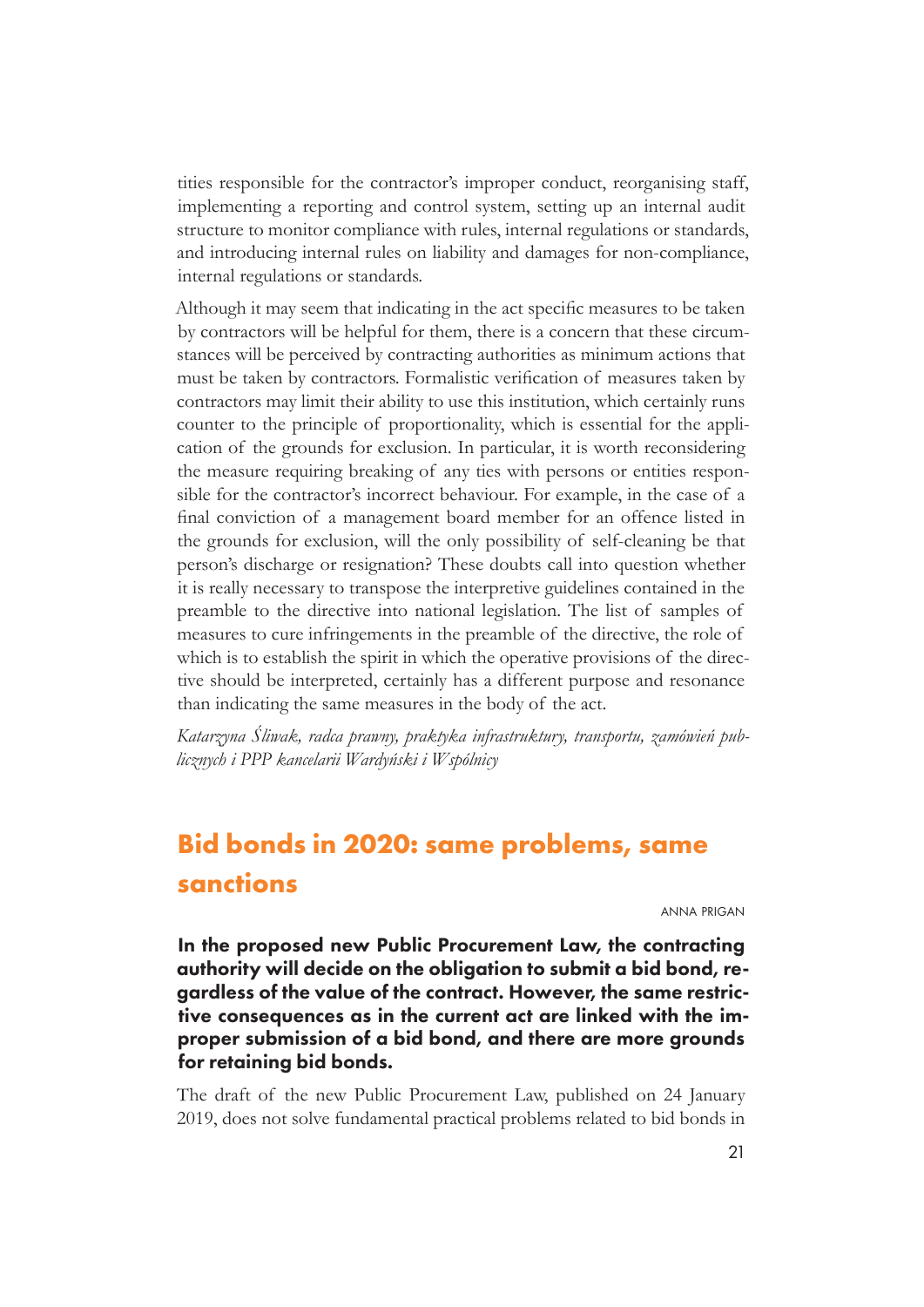an era of digital public procurement. Contrary to what was proposed in the concept for the new law, the obligation to demand a bid bond regardless of the value of the contract was abandoned. Under the new regulations, maintenance periods for bid bonds will be shorter in practice.

#### **Possible to select a bid that is no longer binding**

The draft of the new Public Procurement Law provides that a bid whose validity has expired, and thus is unsecured by a bid bond, may be selected if the contractor agrees to it. This regulation directly resolves practical doubts as to the effect of the expiry of the bid validity period. Since the purpose of the procedure is to select a bid, the fact that a bid has ceased to be binding should not prevent the conclusion of a contract with a contractor who upholds the terms of its bid. If the bid validity period has expired, the contracting authority will call upon the contractor whose bid received the highest score to give written consent to the selection of its bid.

#### **Bid validity period will be longer**

In the context of bid bonds, the draft of the new Public Procurement Law anticipates longer initial terms when an offer will be binding in proceedings above the EU thresholds (Art. 250). In high-value proceedings, the bid validity period will be as long as 120 days. On the other hand, the contracting authority will be able to request an extension of this deadline only once, by no more than 60 days. In procedures below the thresholds, the offer will be binding for only 30 days, with the possibility of one extension by 30 days at the request of the contracting authority. It should be emphasised that the contracting authority will have a duty to request consent for extension of the bid validity period in any case where it did not manage to select the most advantageous bid.

#### **Bid validity period will be extended only at the request of the contracting authority**

Eliminating the possibility of independent extension of bid validity by the contractor should translate into greater effectiveness of the proceedings. Contracting authorities will have a greater motivation to choose a bid in the extended period of bid validity at the latest. If they fail to make a choice during this time, they will be able to ask for the possibility of choosing a bid from contractors whose bids are no longer secured by a bid bond.

At the concept stage of the new Public Procurement Law, regulating the contractor's claim against the contracting authority for reimbursement of costs related to extension of the bid bond validity or resubmission of the bid bond for an extended bid validity period was considered. At that time, it was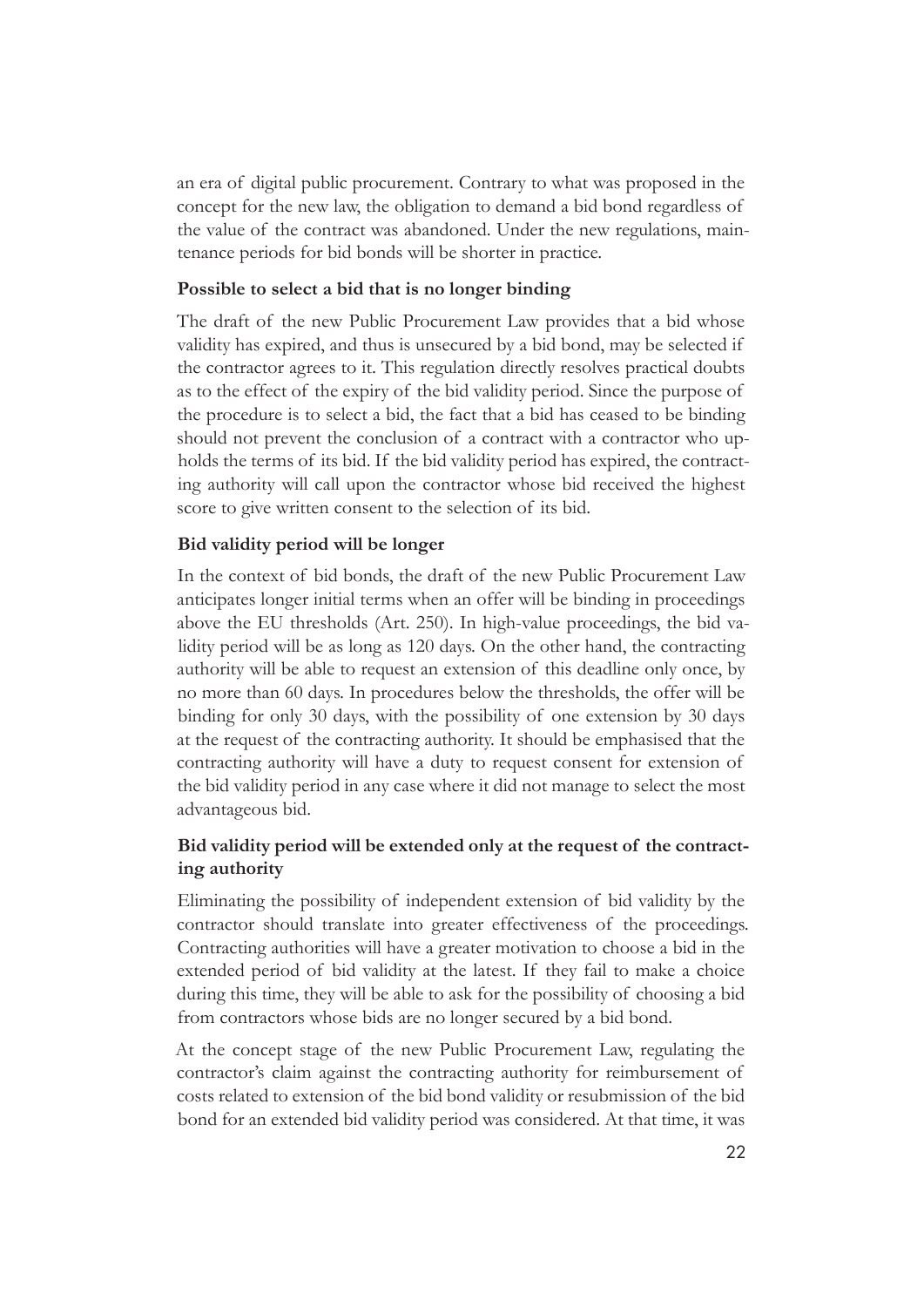pointed out that such a solution would enhance the efficiency of the operations of contracting authorities, and would also be beneficial for contractors from the SME sector, for whom the long settlement time of proceedings and the associated obligation to maintain a bid bond may be a barrier to access to procurement, due to the cost of maintaining a bid bond. It is a pity that this plan was abandoned. Although the new regulations would shorten the time when the bid bond has to be maintained, it could become common practice to prolong the selection process over an extended bid validity period. As a result, in many cases in proceedings above the EU thresholds, it would be necessary to maintain a bid bond for 5 months (90-day base time  $+$  60day extension).

#### **Timely return of bid bond is an obligation**

In the proposed new law, contracting authorities would be obliged to return a bid bond paid in cash no later than 7 days from the occurrence of the circumstances specified in the act, without demand by the contractor. Art. 111(2) also specifies the cases where the contractor may apply for return of the bid bond if it is not interested in further participation in the proceedings. This mainly concerns a contractor whose bid was not selected or was rejected, and who does not intend to lodge an appeal.

#### **What is electronic form?**

The provision on the forms for submitting a bid bond does not dispel any doubts concerning the bid bond in electronic form. Under Art. 110(10) of the new draft, if the bid bond is provided in the form of a bank or insurance guarantee or surety, the contractor provides the contracting authority with the original of the guarantee or surety in electronic form. However, neither the draft nor the justification explains what is the original of an electronic form. However, linking the non-legal term "electronic form" with the requirement that the original be submitted to the contracting authority suggests that this is a guarantee or surety which, in its original form, exists only in the form of an electronic file. It seems that this term should cover in particular bank guarantees issued in the form of a SWIFT communiqué, which the proponent of the draft unfortunately does not clarify, even in the explanatory memorandum accompanying the draft.

#### **Retention of bid bond unchanged**

The basis on which the contracting authority would retain the bid bond is the same as now in force. However, the justification of the draft states that in a situation where conclusion of a contract has become impossible due to reasons attributable to the contractor whose bid was selected as the most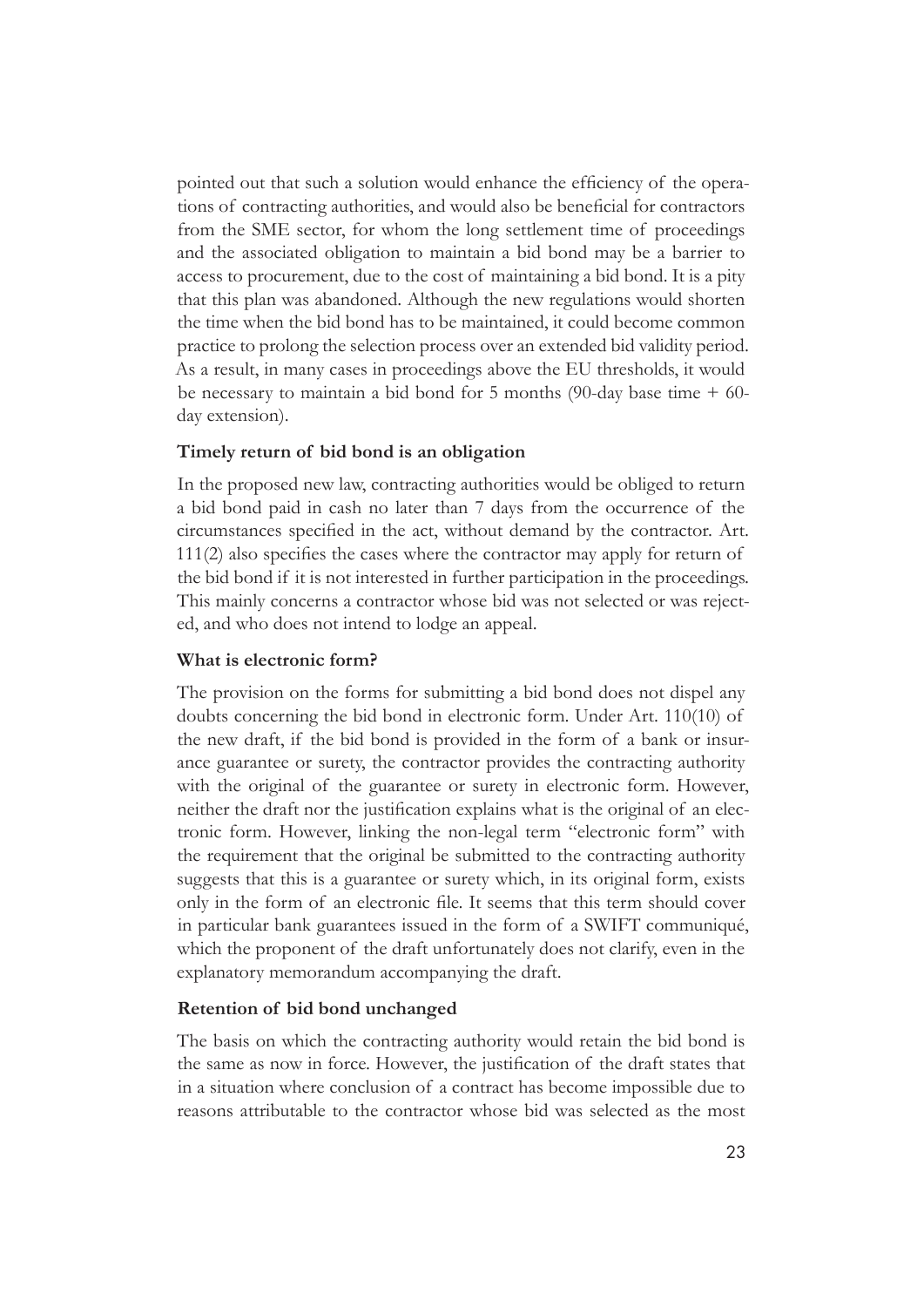advantageous, the contractor's bid bond should be retained only when the contracting authority itself has not contributed to the inability to sign a contract. The proponent of the draft points out that a disproportionately short period for signing the contract after selection of the most advantageous bid is such a contributing factor by the contracting authority. By implication, this is a period too short for the contractor, acting with reasonable speed, to comply with all the necessary formalities, such as submitting security for contract performance. On the other hand, avoidance of the contract by the contractor whose bid was selected as the most advantageous or failure to submit security for contract performance within the meaning of Art. 289 of the new law would entitle the contracting authority, at its choice, to either cancel the procedure or reconsider bids submitted in the procedure and select one, in order of priority, even if the period of their validity has already expired, if the relevant contractor agrees to selection of its bid.

Under Art. 454(1) of the proposal, these solutions would also apply to proceedings below the EU thresholds, to which the provisions of Art. 235–290 apply accordingly.

#### **Incorrect bid bond will not be amended**

Unfortunately, the draft of the new Public Procurement Law does not attempt to abandon a radical sanction for not submitting a bid bond, i.e. rejection of the bid. It should be noted that the EU directives do not prescribe a link between the lack of a proper bid bond and the duty to reject a bid. The aim of the procedure is to select a contractor who is able to perform the contract properly, and correctly securing the bid with a bid bond does not necessarily reflect badly on the contractor's capacity (although the contractor's inability to bear the cost of the bid bond itself might call its capacity into question). Therefore, at the concept stage of the proposal, it was suggested that an improperly submitted bid bond might be supplemented upon request, but this postulate was not accepted.

Given that higher-value bid bonds are most often submitted in the form of a bank or insurance guarantee, and the rulings from the National Appeal Chamber on the content and form of such guarantees are not uniform, allowing amendment of guarantees incorrectly issued by a third party (bank or insurer) could significantly increase the number of valid bids, which is one of the objectives of the new law. On the other hand, lack of clear guidance on "original in electronic form" (Art. 110(10)) in an era of digitalisation gives room for different interpretations. The new law should address such unregulated issues, especially considering how important bid bonds are in practice.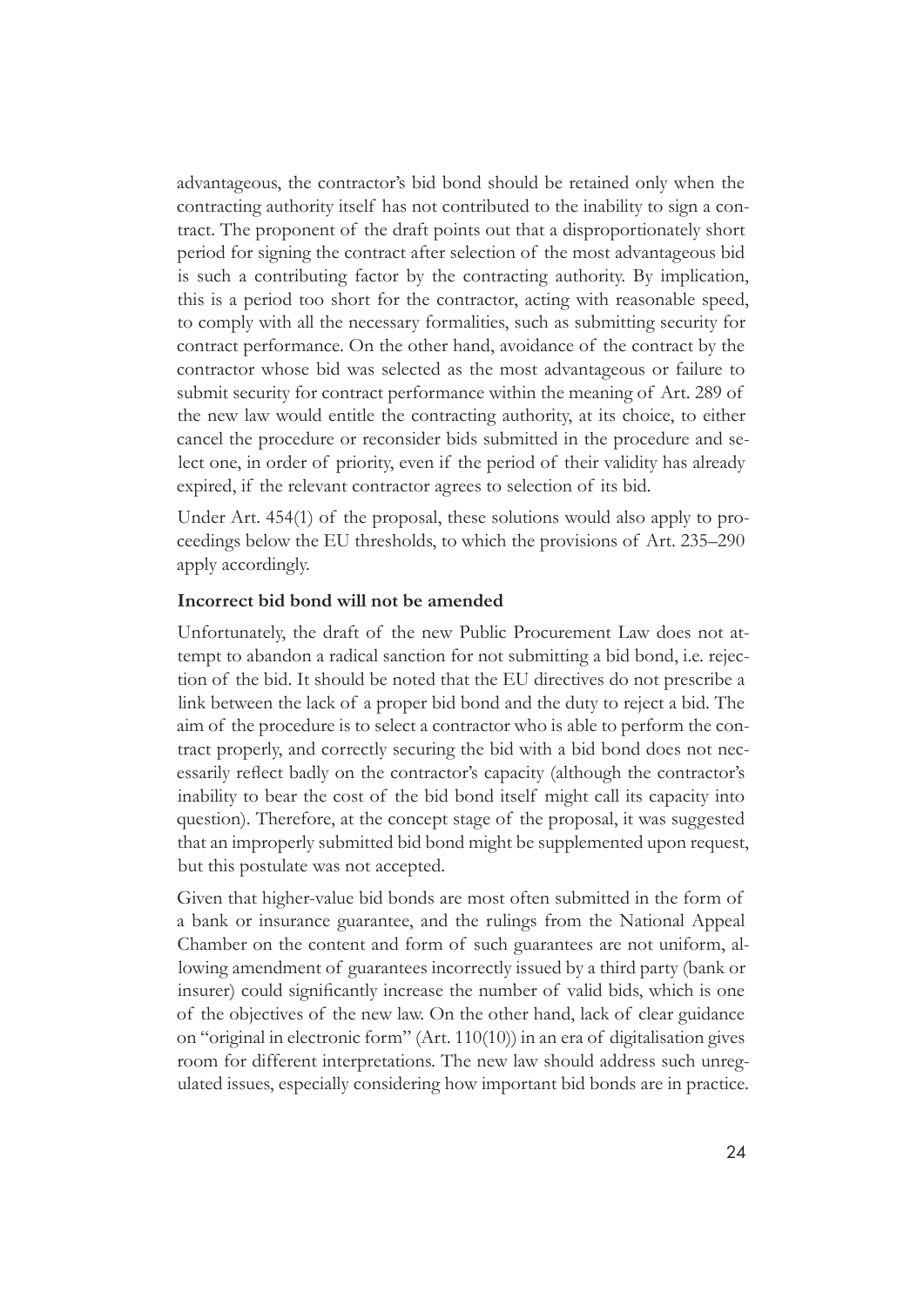<span id="page-24-0"></span>The new Public Procurement Law is expected to enter into force at the beginning of 2020. Consultations are currently underway.

*Anna Prigan, attorney-at-law, Infrastructure, Transport, Public Procurement & PPP practice, Wardyński & Partners*

# **A revolution in the required content of public contracts**

Hanna Drynkorn

## The draft of the new Public Procurement Law can be called a revolution, if only because the law has never before addressed to such a degree the content of the contract. Although the draft needs to be fine-tuned, it already provides a number of appropriate solutions.

Proportionality is the guiding principle of the new rules on the content of public contracts, and one of the most important principles in EU law. Regarding public procurement, it was laid down in the Classic Directive in 2004, and in Poland was included by the amendment of 2016 in Art. 7 of the Public Procurement Law. Although it is not limited to the stage of awarding the contract, contracting authorities are not used to considering proportionality when drafting the terms of the contract. The authors of the draft seem to have noticed this, and emphasise the importance of proportionality precisely in relation to the content of the contract under the proposed new law.

#### **Regulations in favour of SMEs**

The new provisions are intended to protect not only the immediate contractors, but also further links in the process of contract performance. Therefore, the draft responds to calls from the market and aims to strengthen the position of players in the SME sector. Among other things, a number of provisions protecting the interests of subcontractors serve this purpose. For example, a provision in the proposed new Art. 492 would prohibit less-favourable solutions in contracts with subcontractors than in the principal public procurement contract regarding contractual penalties and conditions for payment of the subcontractor's fee.

Among other things, the provision requiring appropriate adjustment to the subcontractor's fee (in contracts for longer than 6 months) in the event of a change in the contract between the contracting authority and the main contractor has a similar meaning. Advances and partial payments, which under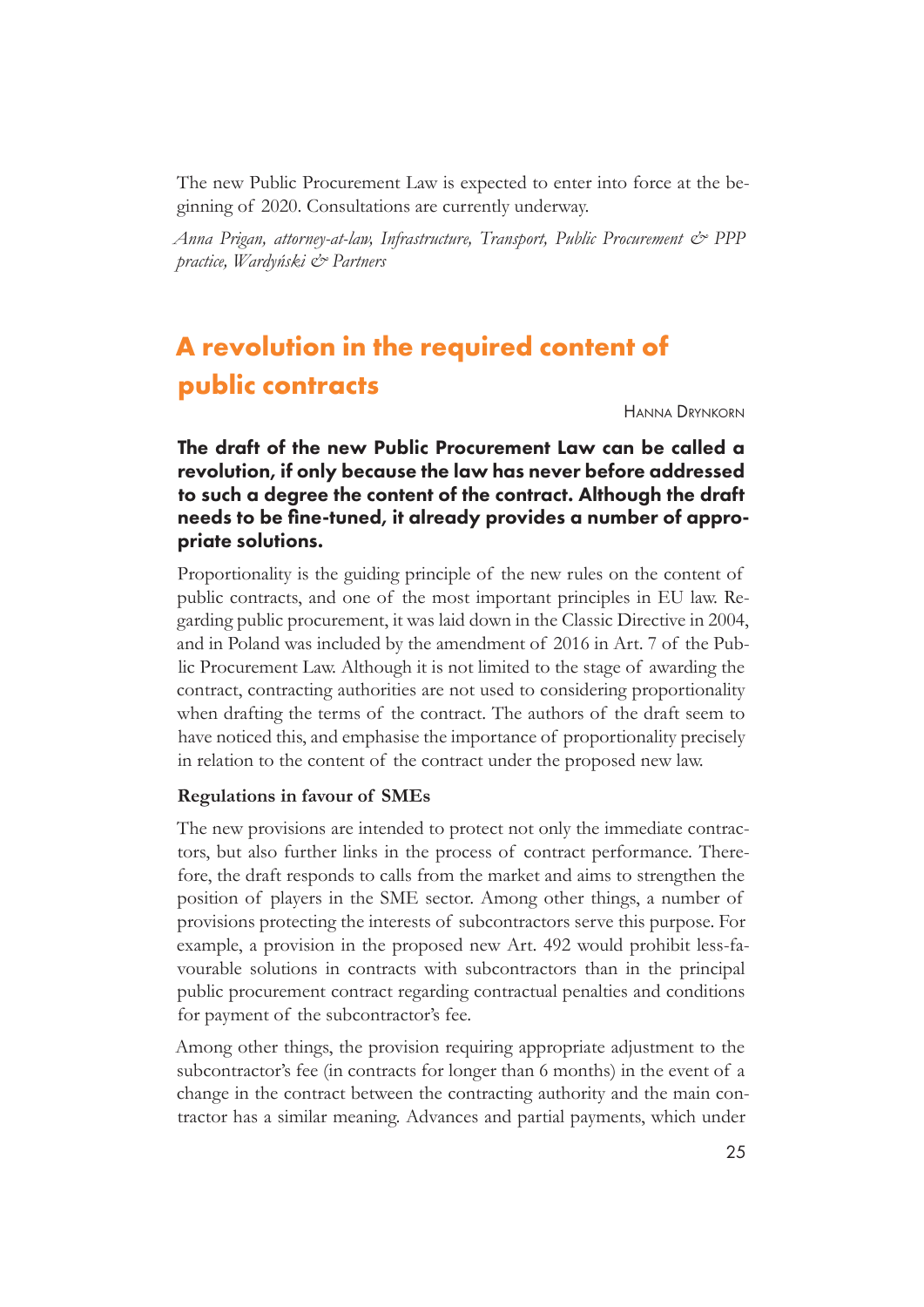the proposed new Art. 471 would have to be paid during the performance of contracts for longer than 12 months, will certainly also help SMEs.

#### **Proportionate rights and obligations**

The proposed new Art. 462 would prohibit gross disproportion in the provisions of the contract in relation to the type of procurement and the risks associated with its performance. This provision is intended to enshrine the principle of proportionality in the formulation of contracts. But it will only fulfil this role if the final version upholds this principle without restricting it to situations where it is grossly violated. Since proportionality is a principle of public procurement, there is no reason to ban only "gross" disproportionality in contracts.

Upholding proportionality in specific cases will often be an issue of evaluation. Therefore, as always, common sense in application of the rules should prevail. An advantage of the current draft is that, in a sense, it defines gross disproportionality by indicating situations that will be considered as such. It gives the contractors assurance that at least the sorts of provisions mentioned in the draft will not be included in contracts. This is already a big step, especially as the situations mentioned in the draft provision reflect contractors' most frequent complaints. These certainly include unfair assessment of contractual penalties for delays for which the contractor is not responsible, penalties for behaviour unrelated to the contract or its proper execution, and imposition of grossly excessive penalties. All these actions will now be prohibited. Under the current legal framework, grossly excessive penalties, as defined in the Civil Code, may be mitigated by the court, but that generates unnecessary costs and time commitments for both parties to the contract. Under the proposed new Public Procurement Law, such proceedings would be unnecessary because such provisions would be banned from contracts.

#### **Escalation**

The introduction of mandatory adjustment in fees for contracts for construction works and services concluded for more than 12 months is also a response to problems occurring on the market. The aim is to ensure flexibility of the contract in relation to changing prices of materials or costs essential for performance of the contract. It has been noted that a change in the conditions of contract performance is a natural phenomenon affecting long-term contracts and should not burden contractors, who are forced to declare a price at the time of submitting a bid. Thus this appears to be a rational solution.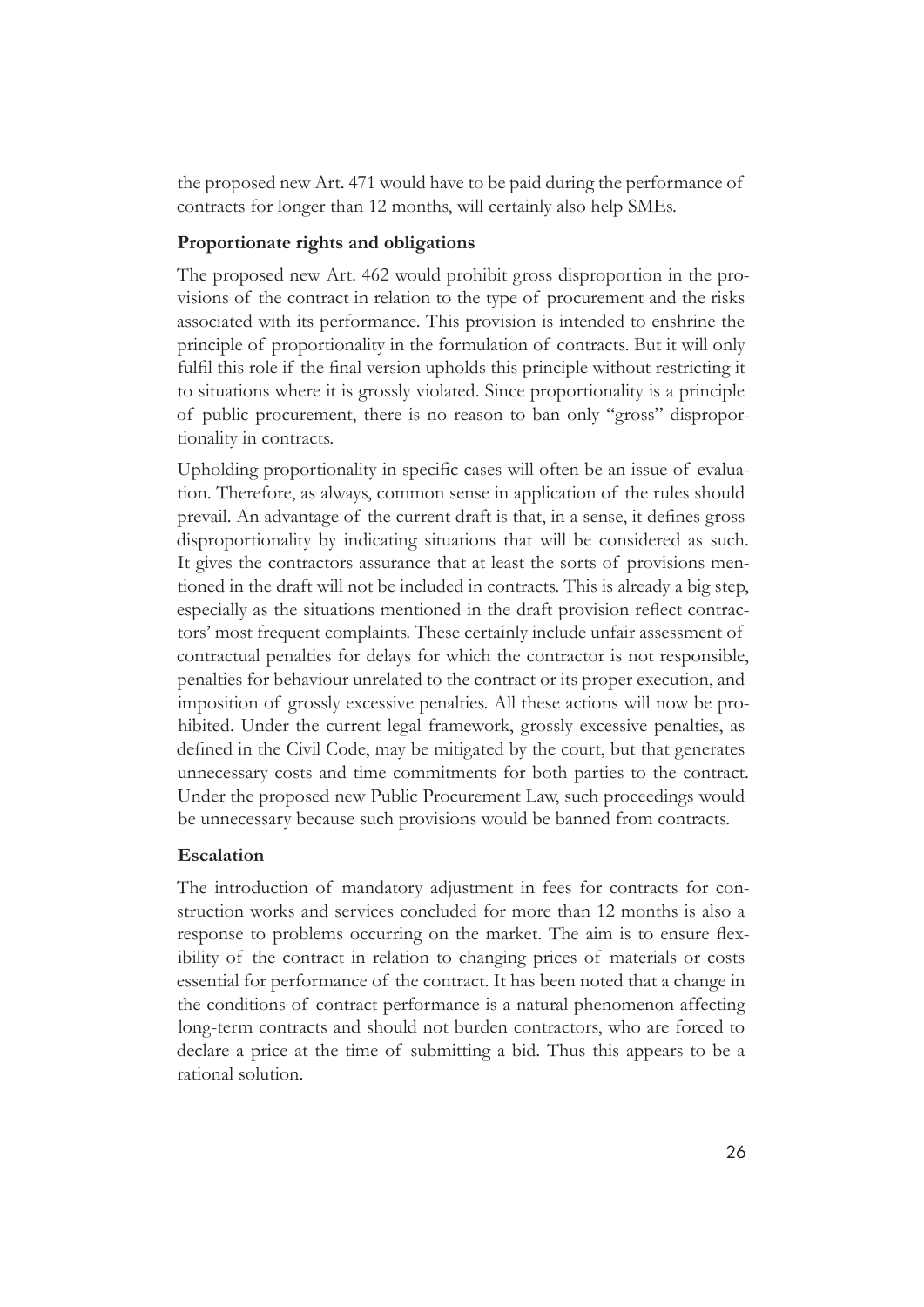The proposed Art. 468 of the new law contains a broad regulation concerning the provisions that must be included in the contract for an appropriate escalation of fees to be effective. In particular, there would be an obligation to adjust the contract price if the contract is concluded more than 180 days after the deadline for submission of bids. Often, lengthy procurement procedures have discouraged contractors from bidding (due to the impossibility of predicting prices so far in advance) or have led to an unrealistic valuation of bids.

#### **Options**

It is very good that option rights have been clearly regulated in the draft of the new Public Procurement Law. The current act refers to this only marginally in indicating the method of determining the value of the procurement of services or supplies (Art. 34(5) PPL). Both the legal literature and the decisions of the National Appeal Chamber raised doubts as to whether options can be provided for only in contracts of this kind, or also in contracts for construction works. The second solution was mainly supported by a pro-European interpretation.

The EU's procurement directives undoubtedly do not limit the possibility of using options on the basis of the subject of the procurement. However, this also needs to be clearly stated in the national legislation. In line with the wording of Art. 72 of Directive 2014/24/EU, Art. 470 of the proposed new Public Procurement Law provides the same requirements for options as for price revision clauses.

#### **New type of notices and contract performance report**

The proposed new act introduces a new type of notice: a notice on the performance of a contract. It will be published in the Public Procurement Bulletin immediately after completion of a contract. In addition, the contracting authority will have to prepare a report on the performance of the contract if complications specified in the Art. 475 occurred during performance. These are related to a specified increase in the contractor's fee, assessment of contractual penalties, significant delays, or withdrawal from the contract by one of the parties.

These additional obligations on the part of the contracting authority are intended to raise awareness among contracting authorities themselves and other participants in the public procurement market on the causes and consequences of failure to execute the contract as originally foreseen. Such evaluation is intended to prevent similar situations in the future. Certainly, contracting authorities will raise the argument of excessive bureaucracy in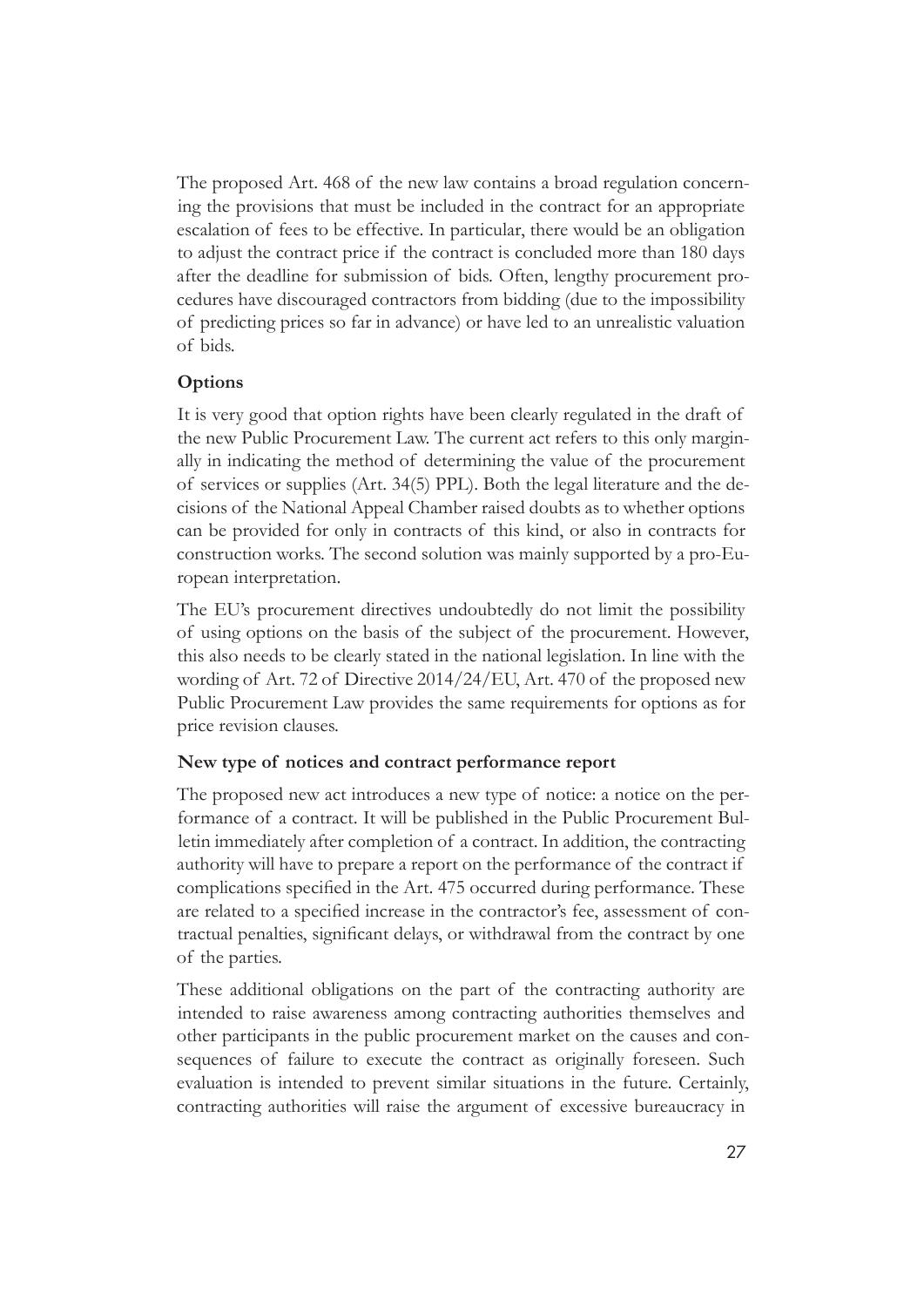this context, as it will undoubtedly increase the amount of documentation. However, such actions will not only gather information on unplanned circumstances during the performance of contracts, but will also increase the transparency of the contracts.

Nonetheless, with the complexity of a large proportion of contracts, especially for construction works, the obligation to prepare a performance report appears excessively burdensome. The multiplicity of circumstances affecting the final effect of the construction works and the existence of competitive reasons, for example, will also make it impossible to draw clear conclusions from such reports. It would suffice if the terms of the contract were properly drafted, so that each of the parties bears the responsibility for the circumstances they cause. Sanctioning particular behaviours should sufficiently mobilise the parties to complete the contract in accordance with the original plans. An analysis of the course of the project should remain an internal matter for each of the entities involved in the execution of the project.

#### **To secure a contract**

The new act (Art. 481(2)) would set the security for contract performance at no higher than 5% of the total price stated in the bid (currently 10%). However, the contracting authority could require security up to 10%, but this would have to be justified in each case. This is to prevent an unthinking, automatic establishment of security of 10% even in situations where it is not necessary. However, if the contracting authority demonstrates that the specifics of a particular contract requires security of more than 5%, it could request more. This once more stresses the principle of proportionality, which permits actions appropriate to the subject of the procurement. This is a very positive signal to contractors. Smaller entities, for whom obtaining collateral from financial institutions involves heavy commitments if it is possible at all, will certainly be most affected by the change. The change in the rules may remove one of the barriers to their participation in proceedings for award of public contracts.

#### **Withdrawal from a contract**

The current law regulates separately the grounds for withdrawal from a contract and termination of a contract. In the implementation of the directives from 2014, the premises for termination of a contract by the contracting authority were introduced without much thought. Such a distinction is unnecessary. In fact, the European Parliament used the notion "termination of a public contract" by the contracting authority (in the Polish version rozwiązanie), leaving this institution to be adapted to national laws while preserving its meaning. Unfortunately, the Polish Parliament stuck with the literal word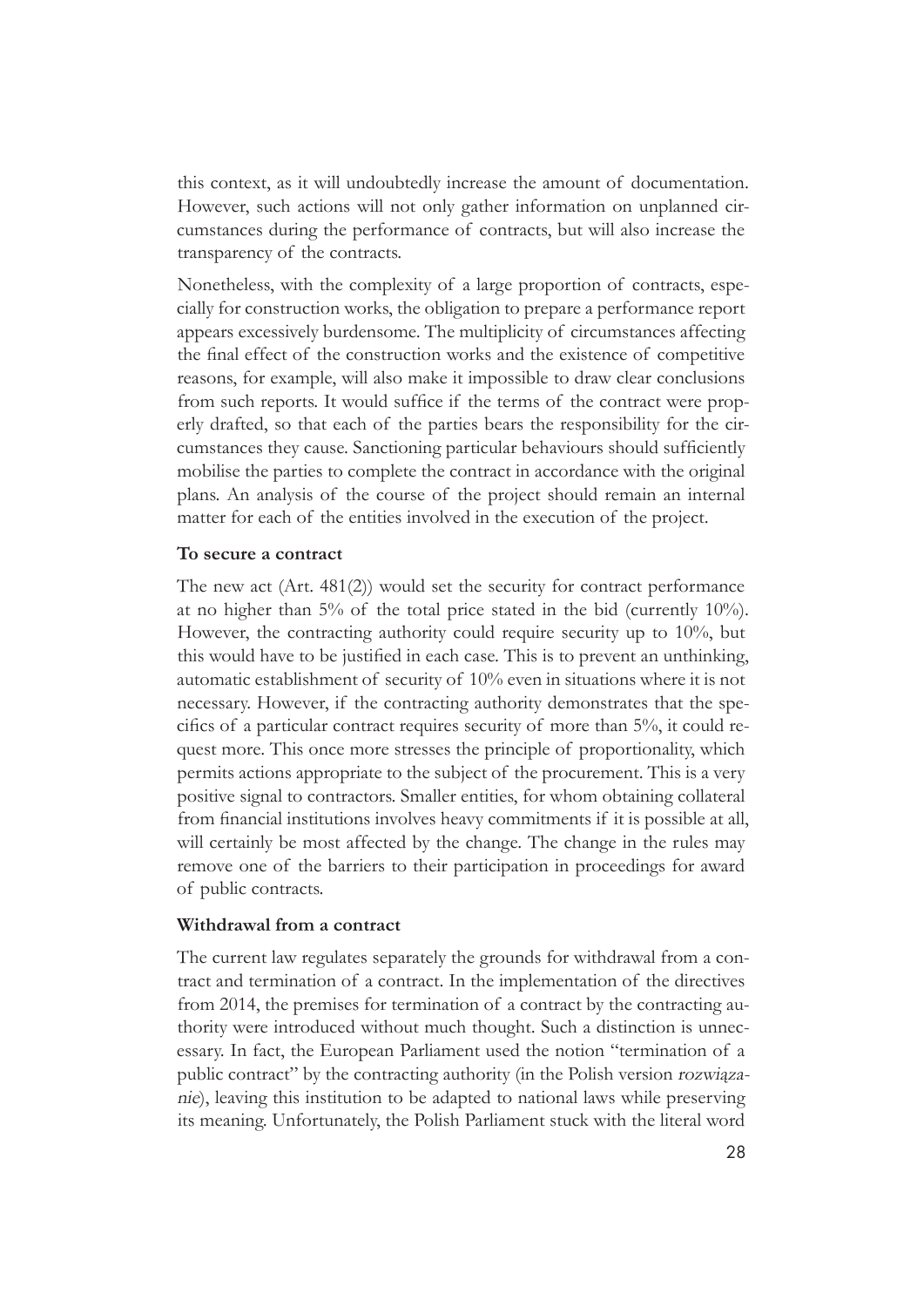<span id="page-28-0"></span>rozwiązanie from the Polish version of the directive, which does not conform to the Polish tradition under the Civil Code, where rozwiązanie refers rather to "dissolution" of a contract by mutual consent of the parties (e.g. in Civil Code Art. 77 §§2–3), not unilateral termination. The drafters of the new law noticed this mistake. Therefore, the new provision on grounds for withdrawal brings order to this area, correctly including the existing grounds for withdrawal and termination of the contract in one provision.

However, the new regulation also introduces a provision that appears redundant. The proposed Art. 486(2) states that the contracting authority may withdraw from the contract, in whole or in part, in the event of an amendment to the contract not in accordance with the provisions of the law.

Considerations of equity justify limiting the right of the contracting authority to withdraw only from the part of the contract that was introduced by an amendment to the original contract, and not the entire contract. This interpretation is in line with the aim of Directive 2014/24/EU, which states in recital 112 that member states should "ensure that contracting authorities have the possibility, under the conditions determined by national law, to terminate a public contract during its term if so required by Union law." Termination should therefore aim at removing the consequences of a defective act and not termination of the entire contract, which before the amendment was a contract that fully complied with the relevant provisions. The principle of proportionality stressed above supports this interpretation of EU law. Such an understanding of the possibility of termination by the contracting authority is also supported by the internal consistency of the proposal. The proposed Art. 486(2) (current Art. 144(2) PPL) provides that a contract term that has been amended contrary to the rules for amending contracts is subject to invalidation. Therefore, it is difficult to find a justification for the position that on the basis of Art. 144(2) PPL the court would only invalidate provisions covered by an amendment to a contract made in breach of the law, while under the current Art. 145a(1) PPL the contracting authority would have the right to annihilate the entire contract.

Hence the conclusion that the provision on the possibility of withdrawing from the whole contract is misleading. But if there were no such provision, the correct interpretation of the scope of the possible right of withdrawal from the contract could be gleaned from a broader perspective on the public procurement regime.

*Hanna Drynkorn, Infrastructure, Transport, Public Procurement & PPP practice, Wardyński & Partners*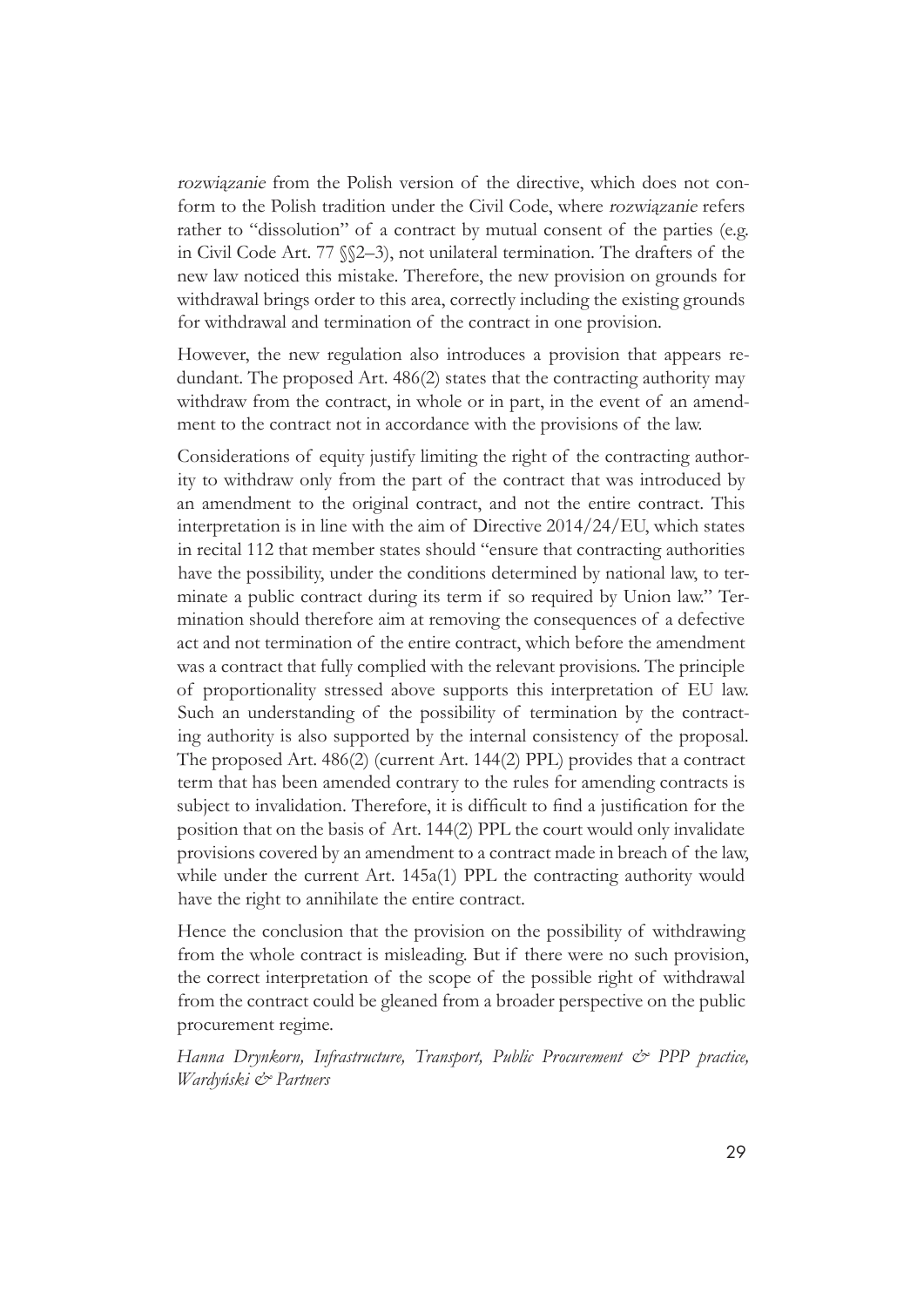## **Data protection and public procurement**

Joanna Krakowiak

A key element of the proposed new Public Procurement Law is to regulate the protection of personal data collected in the course of procurement procedures. Significant exceptions from the general rules of the GDPR are planned. What should they consist of?

#### **Specific challenges**

Organising and participating in public procurement procedures inevitably involves processing of a significant amount of personal data. These include for example criminal records of the members of management boards of companies submitting bids, as an offer failing to attach criminal record certificates of the relevant persons is usually rejected. Moreover, to prove that the contractor's personnel are able to perform certain work, the contractor submits health certificates of individuals to be involved in the work after the award of the contract.

In practice, questions arise about the best ways to fulfil the information obligations of contracting authorities that become controllers of personal data provided to them by contractors. At a later stage, the issue of the exercise of data subjects' rights, e.g. with regard to rectification or erasure of data, may become a problem. These are key issues addressed in the draft of the new Public Procurement Law published on 24 January 2019.

#### **Access to criminal record certificates and medical data**

As a rule, public procurement procedures are public. This applies, among other things, to the protocol of the procedure and, in some cases, also the appendices to the protocol.

Admittedly, data contained in criminal record certificates are no longer treated as sensitive data under the General Data Protection Regulation. However, due to their specific nature, the draft provides for restrictions on access to personal data relating to legal convictions and violations. Access to such personal data is to be possible only for the purpose of pursuing legal protection measures provided for in Chapter IX of the draft act, and only up until the deadline for filing them. Even more far-reaching protection is to be ensured in relation to health data. Providing access to such data is to be prohibited entirely.

These are important exceptions to the principle that public procurement procedures are public. The restrictions on access to personal data are also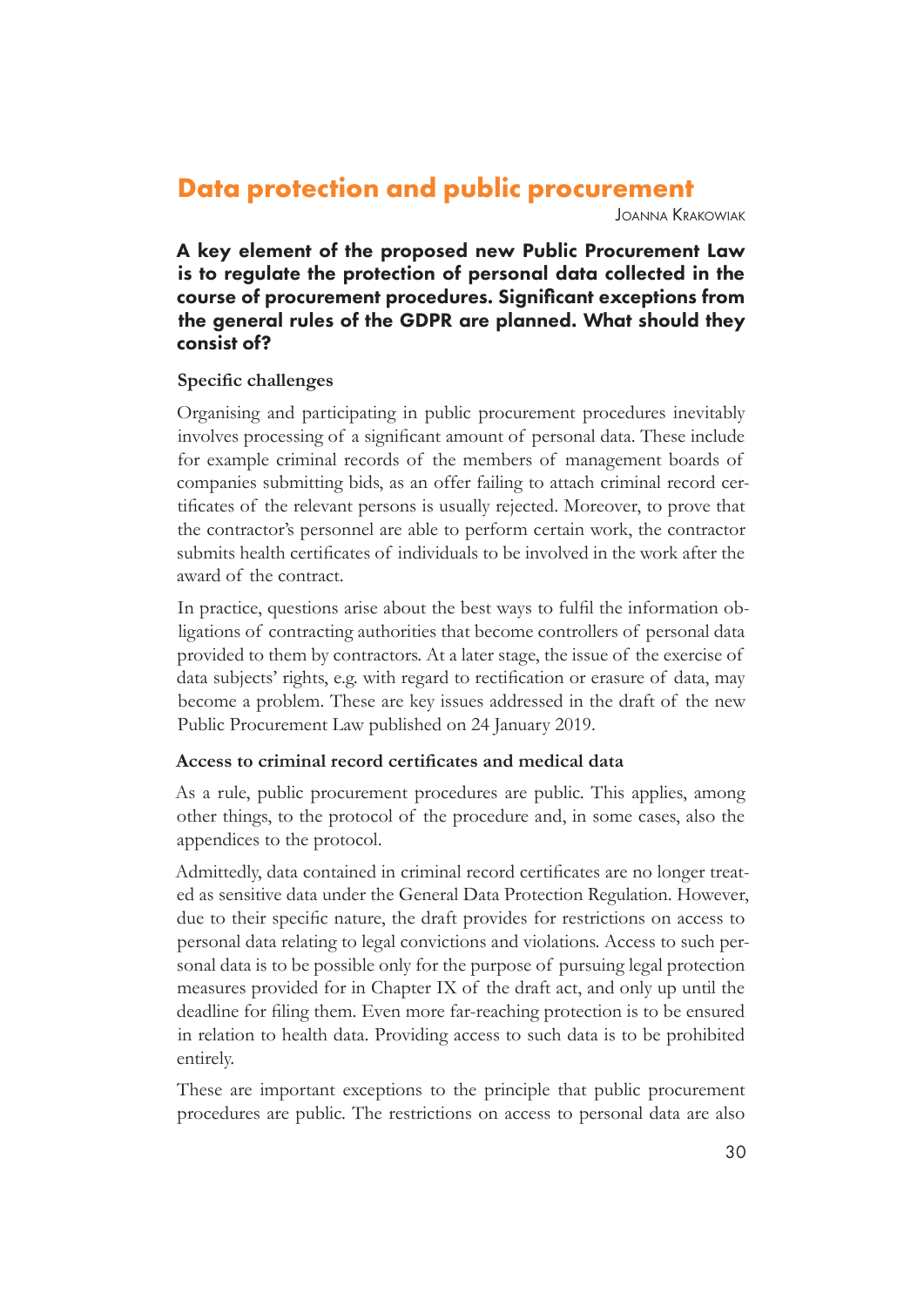intended to apply to the disclosure of appendices to the protocol, to contractors and to other entities entitled to seek legal remedies.

#### **Enforcement of data subjects' rights**

It is not always possible to fully exercise the rights of data subjects, as this could paralyse procurement procedures and prevent the parties from effectively transitioning to the contract execution phase.

The draft of the new law provides in this respect:

- Exercise by the data subject of the right of rectification or supplementation cannot result in a change in the outcome of the procurement procedure or modification of the contract to an extent inconsistent with the act.
- In the procurement procedure, notification of a request to limit the processing of personal data will not limit the processing until the end of the procedure.

The draft confirms that the contracting authority may fulfil the information obligation towards data subjects by including the required information in the contract notice or in the contract documents. It is the contracting authority's duty to inform data subjects of the limitations on the exercise of their rights. According to the draft, this may be done on the contracting authority's website, in the contract notice, in contract documents, or in any other way accessible to data subjects. The list of possible ways of providing this information to data subjects is therefore to be non-exhaustive.

## **Arduous shaping of practice**

The practice of applying the GDPR in individual sectors is constantly being shaped and thus changing. It is hoped that the proposed new Public Procurement Law contributes to clarification of at least some practical doubts and helps develop solutions that will prove effective in applying the GDPR on a daily basis.

*Joanna Krakowiak, attorney-at-law, Life Science & Regulatory practice, M&A and Corporate practice, Wardyński & Partners*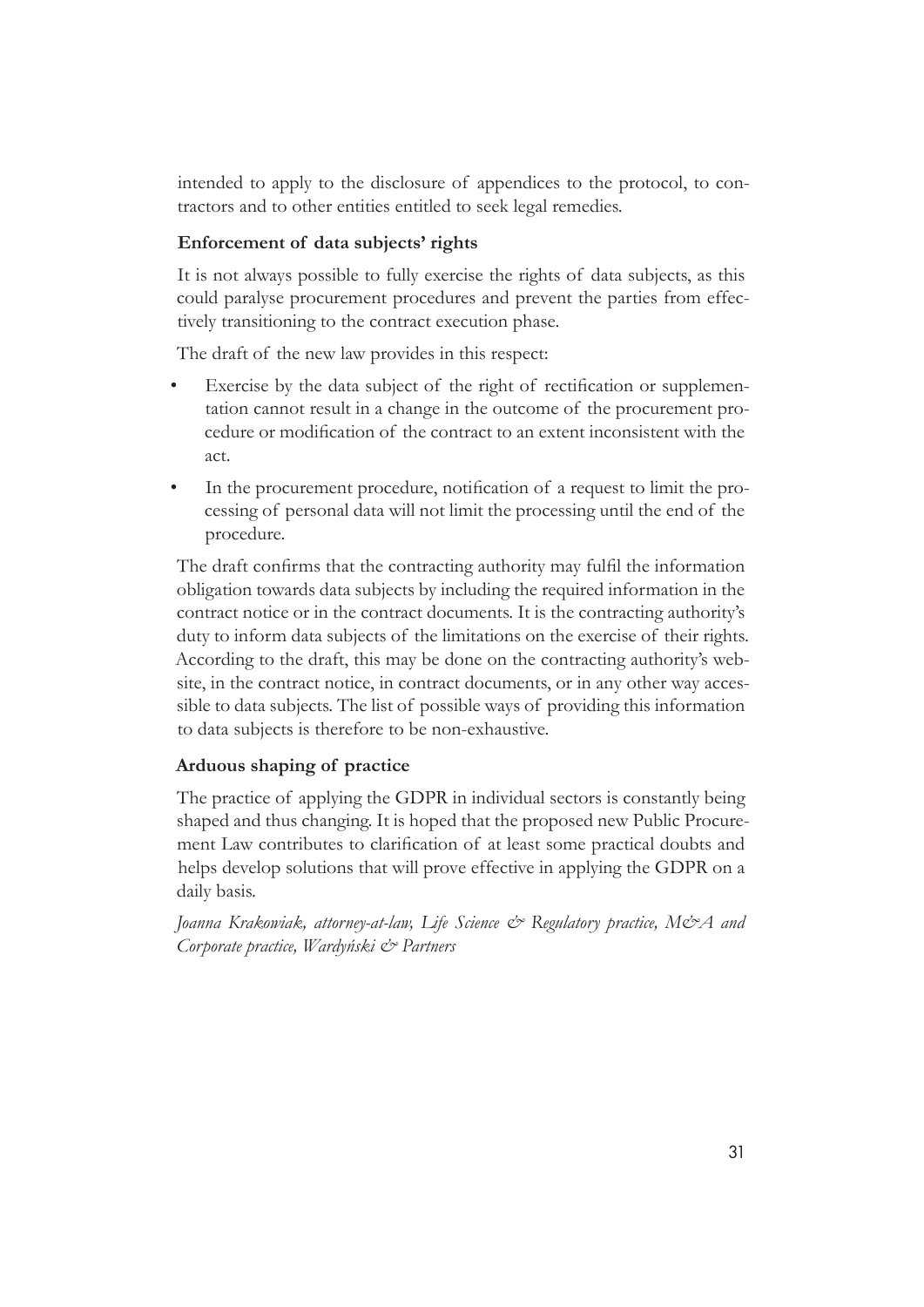## <span id="page-31-0"></span>**Public Procurement practice**

The Public Procurement practice at Wardyński & Partners provides comprehensive legal advice for contracting authorities and participants in proceedings for the award of public contracts under the Public Procurement Law and the Act on Concession Contracts for Construction Works and Services, and on implementation of public-private partnership projects.

We draft, review and advise on tender documentation (e.g. contract announcement, terms of reference, description of subject matter of the procurement, and terms of the contract). We provide ongoing advice during the procedure for award of public contracts (including at the phase of drafting applications and bids, negotiations, and evaluation of offers). We advise contracting authorities and also represent contractors.

We examine applications for admission to tender proceedings and bids for compliance with the law. We prepare legal analyses and opinions on public procurement law. We advise on the correctness or possibility of taking certain actions by the contracting authority during the contract award procedure. We are involved in the work of tender commissions as experts. We also represent contractors, contracting authorities, and parties joining appeals before the National Appeal Chamber and the state courts.

Mirella Lechna, attorney-at-law and partner at the firm, who heads the practice, and Anna Prigan, attorney-at-law, are founding members of the Public Procurement Law Association, made up of legal practitioners and scholars specialising in public procurement. They also serve on the association's audit committee.

The members of the firm's Public Procurement practice regularly speak at professional forums and publish in the professional press, particularly on the In Principle portal for lawyers and legal market participants (codozasady.pl).

Mirella Lechna, Anna Prigan and Hanna Drynkorn are also the authors of Prawo zamówień publicznych (Public Procurement Law, ISBN 978-83-278- 0612-3), published by LexisNexis Polska. The book discusses experiences gleaned from advising the firm's clients.